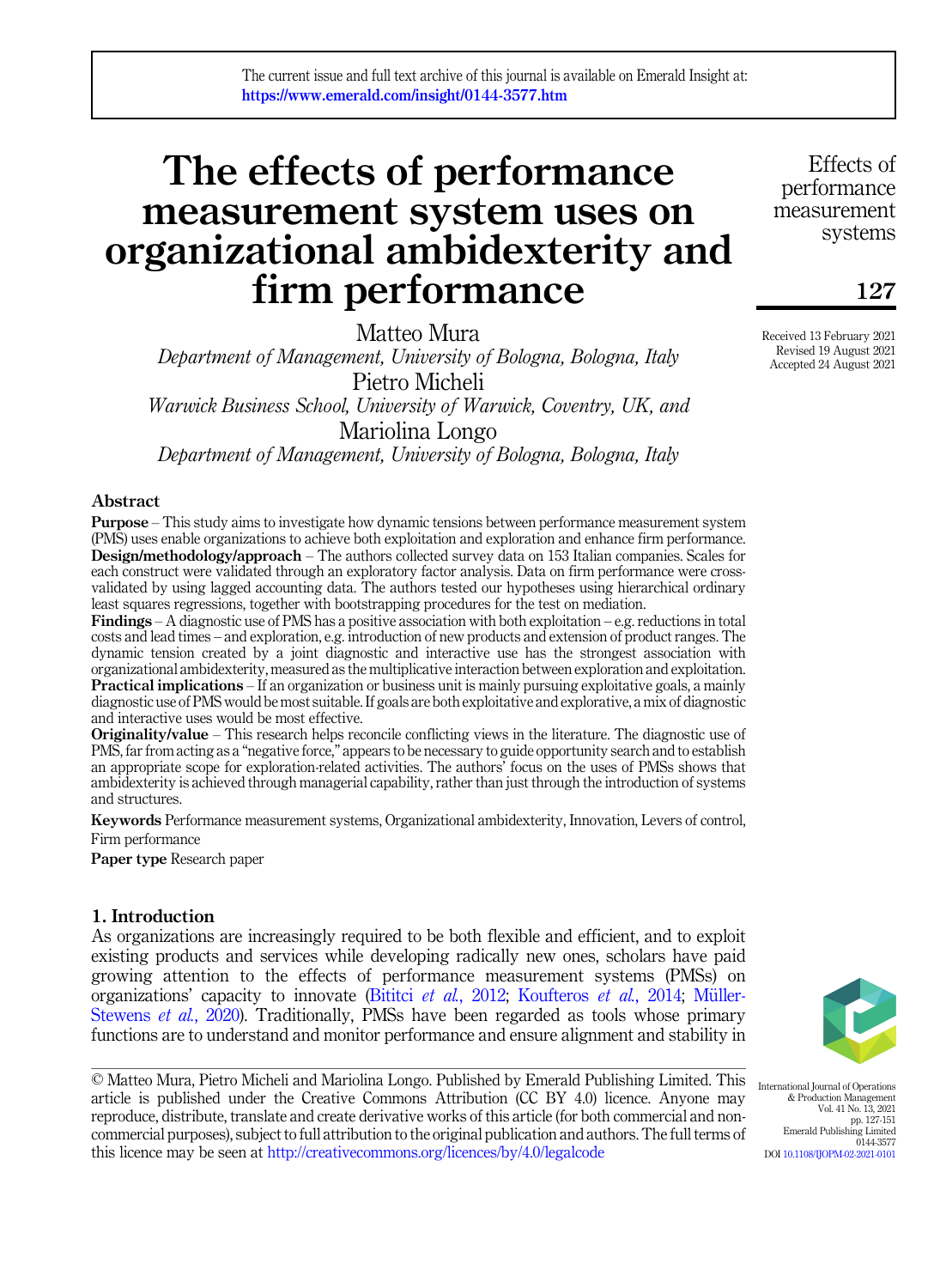organizations ([Melnyk](#page-21-2) et al., 2004; [Henri, 2006](#page-20-0)). However, more recent research emphasizes the role of a PMS in supporting, rather than necessarily constraining, different types of innovation (e.g. [Bititci](#page-19-1) et al., 2018; [Henri and Wouters, 2020](#page-20-1)). At the same time, how different designs and uses of PMSs affect innovation is still unclear [\(Bititci](#page-19-0) *et al.*, 2012; [Koufteros](#page-21-0) *et al.*, [2014;](#page-21-0) Müller-Stewens et al., 2020).

This study investigates whether and how different uses of a PMS enable organizations to become ambidextrous and to enhance firm performance. In line with previous work, we conceptualize organizational ambidexterity as an organization's capacity to both exploit existing processes and resources while exploring new opportunities and radically innovate its products [\(March, 1991;](#page-21-3) [Raisch and Birkinshaw, 2008;](#page-22-0) [Kortmann](#page-21-4) et al., 2014). Despite the abundance of studies in this field, several scholars have emphasized that little is known as to which management systems and processes can facilitate the achievement of organizational ambidexterity (O'[Reilly and Tushman, 2011;](#page-21-5) [Birkinshaw and Gupta, 2013;](#page-19-2) [Bedford](#page-19-3) et al.[, 2019\)](#page-19-3).

In this study, we consider PMSs as mechanisms that top management teams can deploy to link strategy and operations and to promote behaviors and actions consistent in line with the organization's goals ([Hanson](#page-20-2) et al., 2011; [Micheli and Mura, 2017](#page-21-6); [Bedford](#page-19-3) et al., 2019). Moreover, drawing on the recent research adopting the levers of control framework [\(Simons,](#page-22-1) [1995;](#page-22-1) [Pe](#page-21-7)šalj et al.[, 2018\)](#page-21-7), we regard different PMS uses, and the dynamic tensions between them, as potential enablers of exploitation and exploration. Consistently with previous research (e.g. [Bisbe and Otley, 2004](#page-19-4); [Henri, 2006](#page-20-0); [Koufteros](#page-21-0) *et al.*, 2014; [Chenhall and Moers,](#page-20-3) [2015\)](#page-20-3), we focus on two uses, diagnostic and interactive [\[1\]](#page-19-5); the former referring to the traditional view of measurement as tracking and reviewing performance data related to organizational goals; the latter referring to the future-looking use of performance data, associated communication processes and the mutual adjustment of organizational actors ([Henri, 2006\)](#page-20-0).

While some scholars have investigated PMSs' roles in either enabling or hindering innovation, the findings are limited and often conflicting. Some studies shows that a diagnostic use is negatively related to innovation ([Henri, 2006;](#page-20-0) [Simons, 1995](#page-22-1)), whereas others conclude the opposite (e.g. [Koufteros](#page-21-0)  $et$  al., 2014). When focusing on the effects of the interactive use, some identify positive effects on innovation [\(Henri, 2006](#page-20-0); [Koufteros](#page-21-0) *et al.*, [2014\)](#page-21-0), whereas others do not (e.g. [Bisbe and Otley, 2004](#page-19-4)). Therefore, in this study, we investigate the roles of the diagnostic and interactive uses of PMSs in supporting the management of paradoxical tensions between exploitation and exploration, and, ultimately, in enhancing firm financial and non-financial performance.

Empirically, we conduct a survey of 153 Italian firms completed by company chief executive officers (CEOs) or chief finance officers (CFOs). Our results help reconcile conflicting views and advance scholarly understanding in both operations management and organization theory. First of all, contrary to expectations, our findings portray the relationship between diagnostic and interactive as one of synergy, rather than of opposition. Also, the sole interactive use is found to have a very limited impact over exploration. Furthermore, we demonstrate that the "dynamic tension" ([Simons, 1995\)](#page-22-1) created by the interplay between diagnostic and interactive uses of PMSs enables the achievement of organizational ambidexterity. In so doing, this study contributes to the organization theory by emphasizing the importance of stability and formalization for different types of innovation ([Jansen](#page-20-4) et al., 2006; [Smith and Besharov, 2019\)](#page-22-2). By considering the uses of PMSs, it also supports the argument whereby ambidexterity is attained through managerial capability, rather than through the introduction of systems and structures, such as the mere deployment of a new control system [\(Birkinshaw and Gupta, 2013](#page-19-2)). Moreover, this study contributes to the literature on the effects of a PMS ([Franco-Santos](#page-20-5) *et al.*, 2012) by showing that the impact of a PMS uses on firm performance is mediated by organizational ambidexterity.

IJOPM 41,13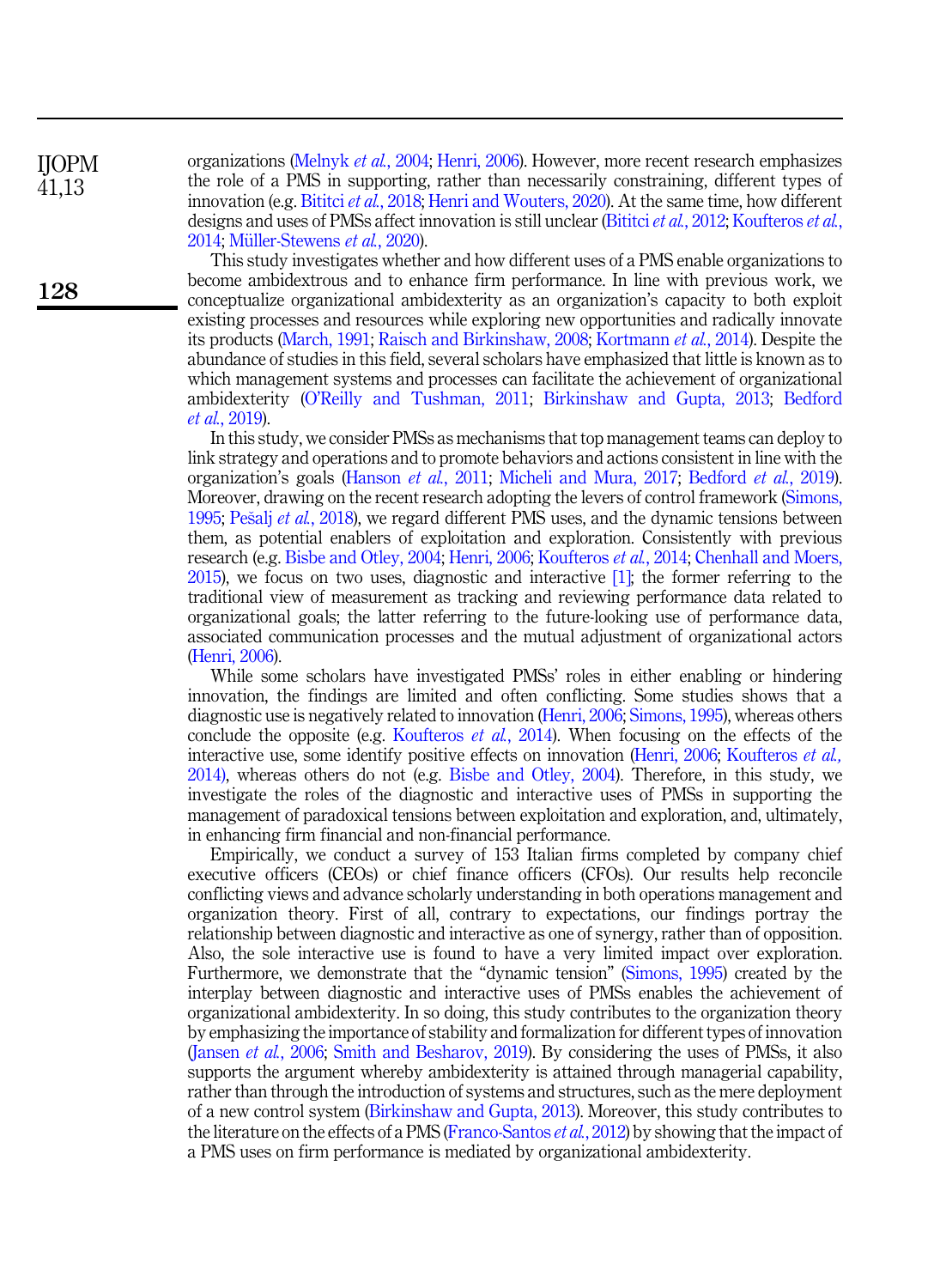The paper is structured as follows: it first reviews the organizational ambidexterity and performance measurement literatures focusing on similarities among the two, as expressed by the concepts of paradox and of dynamic tension among PMS uses. It then develops research hypotheses that relate performance measurement system uses, organizational ambidexterity and firm performance. Subsequently, it presents the method and findings from the survey. The paper concludes by highlighting the main contributions and implications of the study to both theory and practice.

2. Theoretical background

## 2.1 Organizational ambidexterity and paradox

March'[s \(1991\)](#page-21-3) article on organizations' capacity to explore new possibilities, while exploiting existing assets and knowledge, is often cited as a seminal paper in the organizational ambidexterity literature. Essentially, exploitation refers to building on extant knowledge, emphasizing current customer preferences and improving existing offerings ([Raisch and](#page-22-0) [Birkinshaw, 2008\)](#page-22-0), whereas exploration indicates an organization's capacity to investigate and pursue new opportunities, develop new knowledge and radically innovate its products and services [\(Benner and Tushman, 2015](#page-19-6)).

Extant research shows that the singular pursuit of exploitation yields diminishing returns and can lead to various dysfunctional consequences, as it may make an organization incapable of adapting to changing conditions. Exploitation may also lead to a "success trap" ([Gupta](#page-20-6) et al., 2006), as it is often triggered by early success, which in turn reinforces further exploitation along the same trajectory. A sole focus on exploration would not be appropriate either, because, at best, it may lead to inefficiency and the inability to build on previous successes and, at worst, it can make an organization collapse. Indeed, [Gupta](#page-20-6) et al. (2006, p. 695) concluded that "because of the broad dispersion in the range of possible outcomes, exploration often leads to failure, which in turn promotes the search for even newer ideas and thus more exploration, thereby creating a 'failure trap.'"

Scholars agree that achieving exploitation and exploration concurrently is challenging, because the objectives of each activity are often in conflict, and they tend to be iteratively selfreinforcing. While an organization should engage sufficiently in exploitation to guarantee its current viability and at the same time fund exploration-related activities that can ensure its future viability ([March, 1991](#page-21-3)), exploitation requires standardization, formalization, specialization and hierarchy, which may hinder the organization's capacity to explore and adjust over time. Indeed, several authors have argued that what makes a company a "disciplined machine" is directly opposite to what it needs to be successful in the long run ([Benner and Tushman, 2015\)](#page-19-6).

Other scholars, while acknowledging key differences between exploration and exploitation, have adopted a paradoxical framing to study organizational ambidexterity. In this context, paradox denotes a persistent contradiction between interdependent elements, rather than their inherent opposition [\(Andriopoulos and Lewis, 2009](#page-19-7); [Bedford](#page-19-3) *et al.*, 2019). Thus, a paradox cannot be resolved, as its "core elements remain, impervious to resolution" ([Schad](#page-22-3) et al., 2016, p. 11); however, tension between elements can be understood and managed, and competing goals – such as the exploitation of current offerings and the exploration of new ones – can be achieved simultaneously, at least to some extent. A paradoxical framing is also concerned with how organizations can address competing demands at the same time ([Smith](#page-22-4) [and Lewis, 2011](#page-22-4)), rather than examining separately the conditions under which one set of activities (e.g. innovation, flexibility) or another (e.g. efficiency, standardization) can be effective ([Tamayo-Torres](#page-22-5) et al., 2017). Therefore, conceptualizing organizational ambidexterity as a paradox entails reconsidering which support mechanisms can be used to promote exploitation and exploration. While past research mainly argued for the creation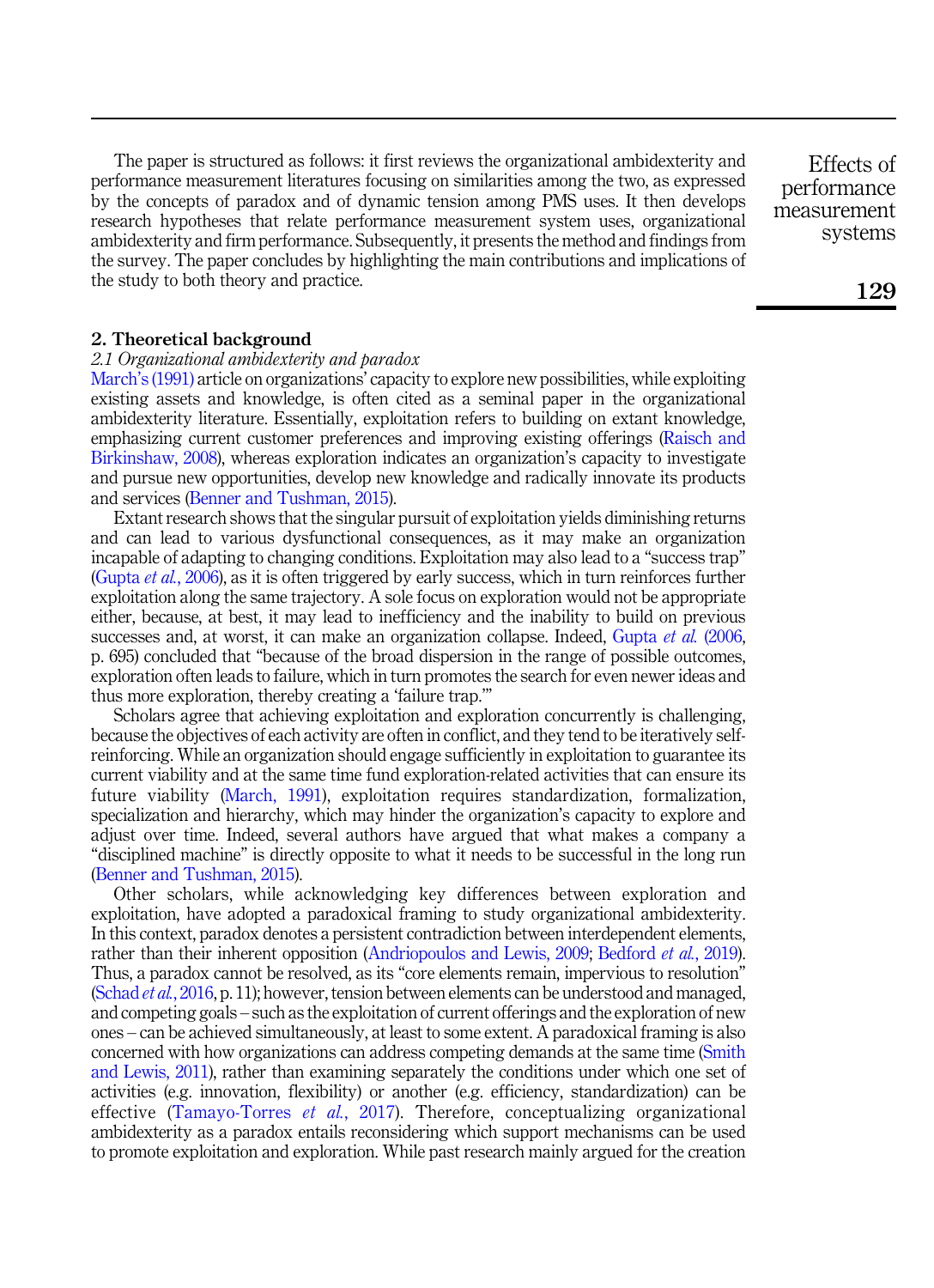IJOPM 41,13

130

and deployment of separate structures, processes and systems to promote exploitative and exploratory activities (Lavie *et al.*[, 2010\)](#page-21-8), scholars have increasingly called for the identification of integrated approaches and systems that enable synergies between the two (Schad *et al.*[, 2016\)](#page-22-3). However, little is known as to what these approaches and systems specifically are ([Raisch and Birkinshaw, 2008;](#page-22-0) [Bedford](#page-19-3) et al., 2019).

2.2 Different uses of performance measurement systems and dynamic tensions among them

Over the past years, an increasing number of studies have been conducted on the roles and effects of performance measurement systems (see, e.g. [Franco-Santos](#page-20-5) *et al.*, 2012; [Bititci](#page-19-1) *et al.*, [2018,](#page-19-1) for reviews). A major result of this research is that, while specific aspects related to the quality of the measurement system itself matter (e.g. accuracy and precision of performance data, appropriateness of performance targets), how PMSs are used is fundamentally important. In particular, several authors have referred to Simons' "levers of control" framework ([Simons, 1995](#page-22-1)), which states that PMSs, and other types of management control systems, can be used in four ways – as beliefs systems, boundary systems, diagnostic systems and interactive systems ([Pe](#page-21-7)šalj *et al.*[, 2018](#page-21-7)). While all four "levers" play important roles, several authors have considered only two of them: diagnostic and interactive (see, e.g. [Bisbe and Otley, 2004;](#page-19-4) [Henri, 2006](#page-20-0); [Koufteros](#page-21-0) et al., 2014; [Chenhall and Moers, 2015\)](#page-20-3). The diagnostic use refers to monitoring outcomes against pre-defined targets and correcting deviations, whereas the interactive use concerns the utilization of performance data to stimulate dialogue and promote learning, also to develop new strategic goals [\(Heggen and](#page-20-7) [Sridharan, 2021](#page-20-7)).

While each use has specific characteristics and effects, several authors have also investigated the "dynamic tensions" existing among them, especially in relation to innovation (e.g. [Henri, 2006;](#page-20-0) [Koufteros](#page-21-0) *et al.*, 2014; [Pe](#page-21-7)šalj *et al.*[, 2018](#page-21-7)). Indeed, [Simons \(1995\)](#page-22-1) stated that organizations should use their control systems – such as PMS – in combination to generate a "dynamic tension" that promotes both predictable goal achievement and innovation and strategic change. This tension has been described as "dynamic" because "there are continual and varied strategic forces acting both internally and externally ... encapsulated in a set of organizational conflicts that impact the capacity of organizations to balance controlling and enabling uses" of PMSs ([Mundy, 2010,](#page-21-9) p. 502).

Some authors have emphasized that the combination of different uses of PMS could help organizations balance competing objectives. For example, Müller-Stewens  $et \, al. \, (2020)$ identify that diagnostic control, aimed at ensuring that an organization is achieving its predefined objectives, can positively influence the efficiency of new product development processes in research and development (R&D)-intensive firms, whereas interactive control, aimed at stimulating opportunity-seeking behavior across persons and activities, can have a positive effect on creativity. Considering the interdependence between levers, [Bedford \(2015\)](#page-19-8) concludes that diagnostic and interactive uses have joint effects on performance, but that these depend on the type of innovation being pursued. Investigating whether PMSs can facilitate the realization of ambidextrous strategies, [Bedford](#page-19-3) et al. (2019) find that diversity of performance indicators is positively associated with competence ambidexterity, intended as the acquisition of competences in both exploration and exploitation.

While these results certainly advance scholarly understanding of PMSs' roles in either enabling or hindering innovation, there are limited and sometimes conflicting findings over the specific ways in which PMSs can be used to do so. For instance, [Henri \(2006\)](#page-20-0) concludes that a diagnostic use of PMSs is negatively related to innovativeness, in line with [Simons](#page-22-1)' [\(1995\)](#page-22-1) original view that diagnostic control systems "constrain innovation and opportunityseeking to ensure predictable goal achievement needed for intended strategies" (p. 91). By contrast, [Koufteros](#page-21-0) *et al.* (2014) identify that a diagnostic use has a more positive effect on innovativeness than an interactive one. Considering the relationship between an interactive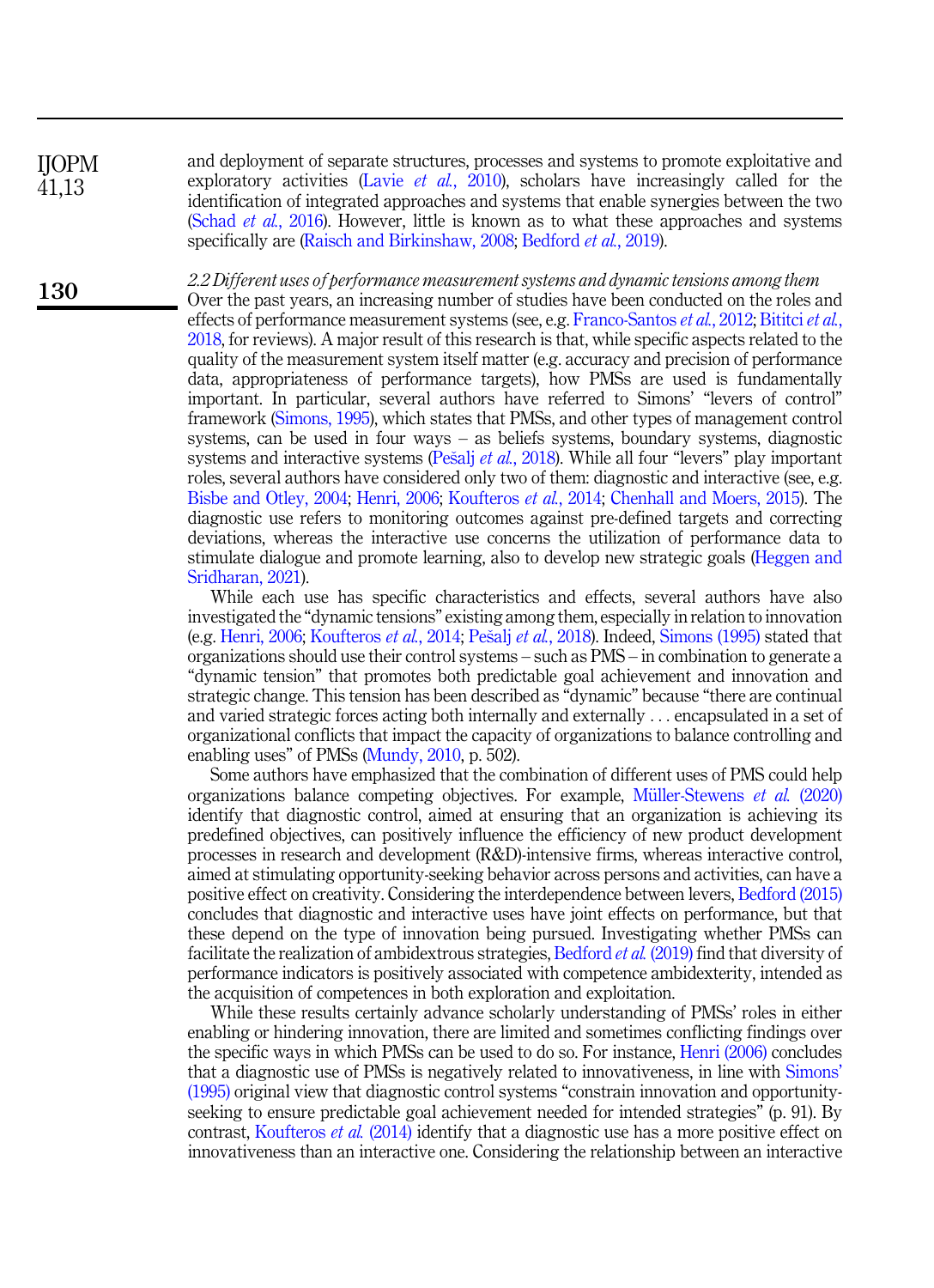use of PMSs and innovation, both [Henri \(2006\)](#page-20-0) and [Koufteros](#page-21-0) et al. (2014) find evidence of positive effects, whereas [Bisbe and Otley \(2004\)](#page-19-4) do not, and [Bedford \(2015\)](#page-19-8) concludes that these vary according to an organization's main approach to innovation.

Some studies have also explored how the relationship between PMS and innovation shapes the impact of PMS uses on firm performance. For example, [Koufteros](#page-21-0) et al. (2014) find that diverse uses of PMSs lead to improved capabilities such as innovativeness, which, in turn, positively affect firm performance. Similarly, [Bedford \(2015\)](#page-19-8) finds evidence that the association between uses of control systems and firm performance varies across different innovation modes. At the same time, [Henri \(2006\)](#page-20-0) hypothesizes an indirect effect of PMS use on performance through four capabilities, including innovativeness, but this relationship is found to be not significant. On the basis of these and other studies on the effectiveness of PMSs, several authors have called for further research that sheds light on the ways in which PMSs affect firm performance [\(Guenther and Heinicke, 2019\)](#page-20-8), considering innovation-related aspects as key factors ([Franco-Santos](#page-20-5) et al., 2012).

## 3. Hypotheses development

This research examines whether and how PMS uses, and the dynamic tension among them, enable organizations to achieve organizational ambidexterity and, ultimately, improve firm performance. In particular, we will test three sets of hypotheses.

#### 3.1 PMS uses and exploitation

A diagnostic use of PMSs "represents a mechanistic control used to track, review and support the achievement of predictable goals" [\(Henri, 2006](#page-20-0), p. 533). It tends to fulfil a traditional feedback role as measurement systems are utilized to monitor and correct deviations from established performance targets and to reward their achievement ([Melnyk](#page-21-2) et al., 2004; [Bititci](#page-19-1) et al.[, 2018\)](#page-19-1). A diagnostic use has also been associated to the monitoring, communication and implementation of intended strategies ([Bourne](#page-19-9) *et al.,* 2000; [Guenther and Heinicke, 2019](#page-20-8)). As a consequence, some scholars have claimed that a PMS used diagnostically acts as a "negative force" because it promotes a focus on mistakes and negative variances through single-loop learning (e.g. [Henri, 2006;](#page-20-0) [Simons, 1995\)](#page-22-1). At the same time, it could be argued that the diagnostic use could support the pursuit of exploitation as it enables a better understanding of current processes and performance, which can help reduce lead times and costs and promote continuous improvement. Indeed, initial evidence shows that PMSs utilized diagnostically positively affect performance in firms aiming to exploit existing markets and technological capabilities ([Bedford, 2015](#page-19-8)). Therefore, in this study, the diagnostic use of PMSs is regarded as a means to track progress toward goals, help monitor results and compare them to expectations. In doing so, it encourages the attainment of exploitative goals, such as improving existing product quality and current processes, by creating constraints, promoting continuous improvement through single-loop learning [\(Widener, 2007](#page-22-6)) and helping manage the innovation process (Müller-Stewens *et al.*, 2020). Therefore, it is hypothesized that:

<span id="page-4-0"></span>H1a. A diagnostic use of PMSs is positively associated with exploitation.

An interactive use of PMSs is consistent with an organic, rather than mechanistic, view of control systems [\(Henri, 2006](#page-20-0)), as it fulfils a feed-forward role by promoting communication within the organization and the mutual adjustment of organizational actors ([Bisbe and Otley,](#page-19-4) [2004;](#page-19-4) [Grafton](#page-20-9) et al., 2010). An interactive use is not concerned with the reporting of discrepancies between expected and actual performance; rather, it is related to more emergent communication, particularly when forward-looking and concerned with novel opportunities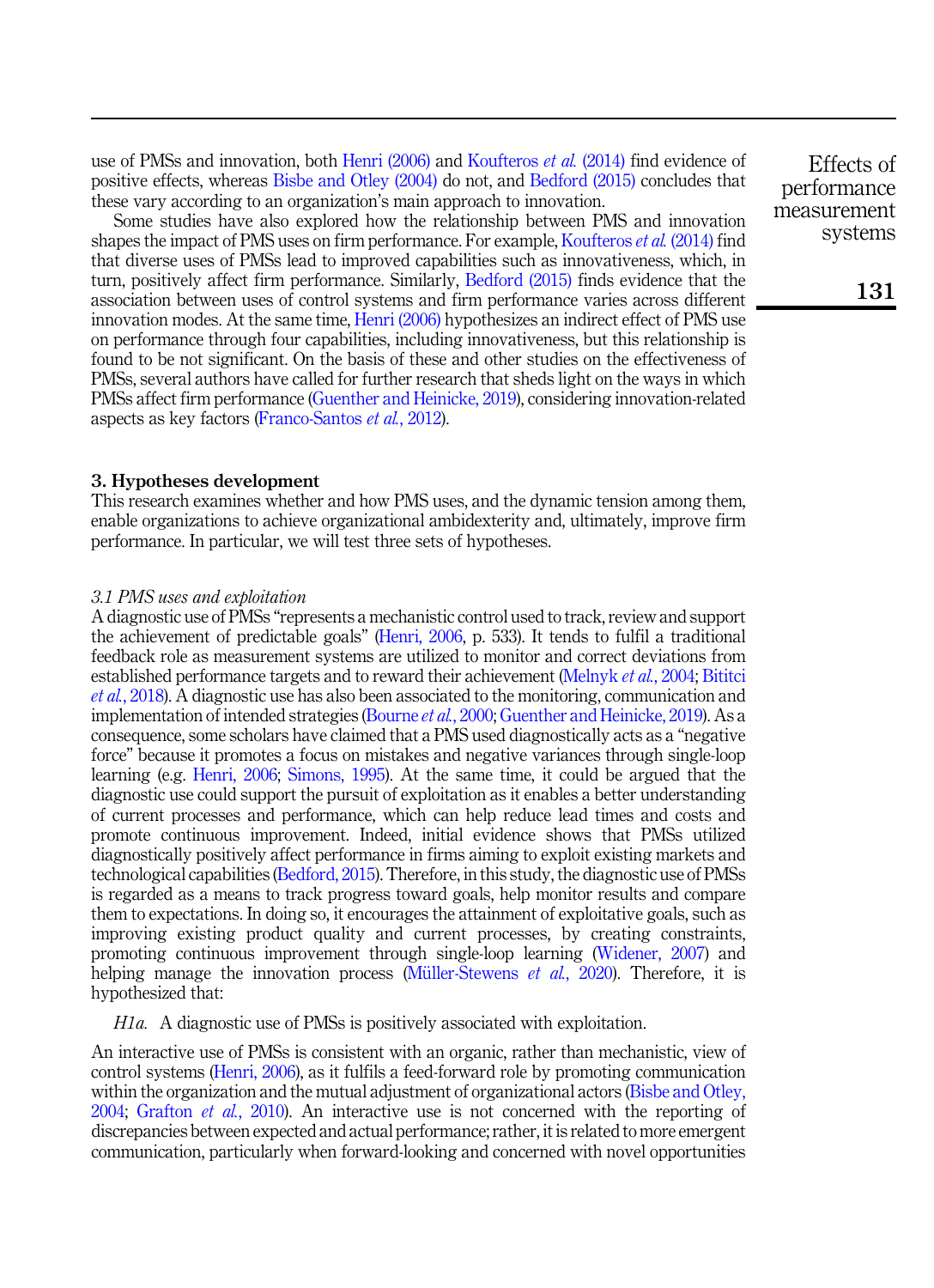or ways of doing ([Koufteros](#page-21-0) et al., 2014; [Bedford, 2015](#page-19-8)). In contraposition with diagnostic, it has been described as a "positive force" since PMSs are deployed to support the search for new opportunities and the development of ideas as well as to trigger double loops of learning across the organization ([Henri, 2006](#page-20-0)). Indeed, [Simons \(1995\)](#page-22-1) asserted that the interactive use can foster creativity at individual and collective levels. At the same time, an interactive use of PMSs may not contribute to, or it may even negatively affect, an organization's capacity to improve its existing processes and offerings. To use measurement systems interactively requires resource commitments and entails continuous discussions over performance data, current assumptions and action plans with the aim of introducing changes to processes and offerings. Thus, it may consume management time and attention, and potentially lead to inefficient resource allocation ([Widener, 2007](#page-22-6)). This, in turn, may undermine the very use of those practices aimed at improving performance, thereby hindering the exploitation of current resources, processes and offerings. Hence, it is expected that: IJOPM 41,13 132

<span id="page-5-0"></span>H1b. An interactive use of PMSs is negatively associated with exploitation.

#### 3.2 Performance management system uses and exploration

A diagnostic use of PMSs has been considered unrelated to, if not negatively affecting, an organization's capacity to explore new technologies and introduce novel offerings [\(Bititci](#page-19-1) et al.[, 2018\)](#page-19-1). Indeed, in Simon's original work [\(1995](#page-22-1)), consistently with the traditional cybernetic type of controls ([Chenhall and Moers, 2015](#page-20-3)), the diagnostic use was portrayed as constraining the search for opportunities as it focuses attention on current goals, processes, products and services. Similarly, other authors have highlighted its role in restricting risktaking, reducing individual- and team-level creativity, and in triggering discussions that lead to corrective action at best [\(Henri, 2006\)](#page-20-0). Recently, authors have also argued that excessively using PMSs in a diagnostic way could jeopardize an organization's capacity to innovate ([Bedford, 2015](#page-19-8); Chen et al.[, 2020\)](#page-19-10). Building on these studies, it is hypothesized that:

<span id="page-5-1"></span>H2a. A diagnostic use of PMSs is negatively associated with exploration.

An interactive use has been described as a means to "build internal pressure to break out of narrow search routines, stimulate opportunity-seeking, and encourage the emergence of new strategic initiatives" ([Simons, 1995,](#page-22-1) p. 93). Several authors have argued that utilizing PMSs interactively could enhance an organization's capacity to explore new technologies and markets, and develop new products and services through the development of new ideas and initiatives within the firm [\(Henri and Wouters, 2020](#page-20-1)). Empirical studies have concluded that an interactive use can help organizations become more innovative and derive greater benefits from innovation (e.g. [Bisbe and Otley, 2004;](#page-19-4) [Pe](#page-21-7)šalj et al.[, 2018](#page-21-7)), because it facilitates goal-setting and the creation of novel action plans [\(Grafton](#page-20-9)  $et al$ , 2010). Moreover, it can promote the exchange of tacit knowledge in an organization and support decisions over which initiatives to pursue ([Bedford, 2015\)](#page-19-8). Utilizing PMSs interactively can also contribute to expanding an organization's information processing capacity and fostering interaction between organizational actors ([Henri, 2006](#page-20-0)). This is because it tends to foster double-loop learning by promoting dialogue throughout the organization and challenge current assumptions and action plans, thereby supporting the organization's efforts in launching new products ([Henri, 2006](#page-20-0)). Therefore, an interactive use is likely to lead to the attainment of exploratory goals, such as opening new markets and entering new technology fields. Hence, it is expected that:

<span id="page-5-2"></span>H2b. An interactive use of PMSs is positively associated with exploration.

An overview of the theoretical model related to the first and second set of hypotheses is presented in [Figure 1](#page-6-0).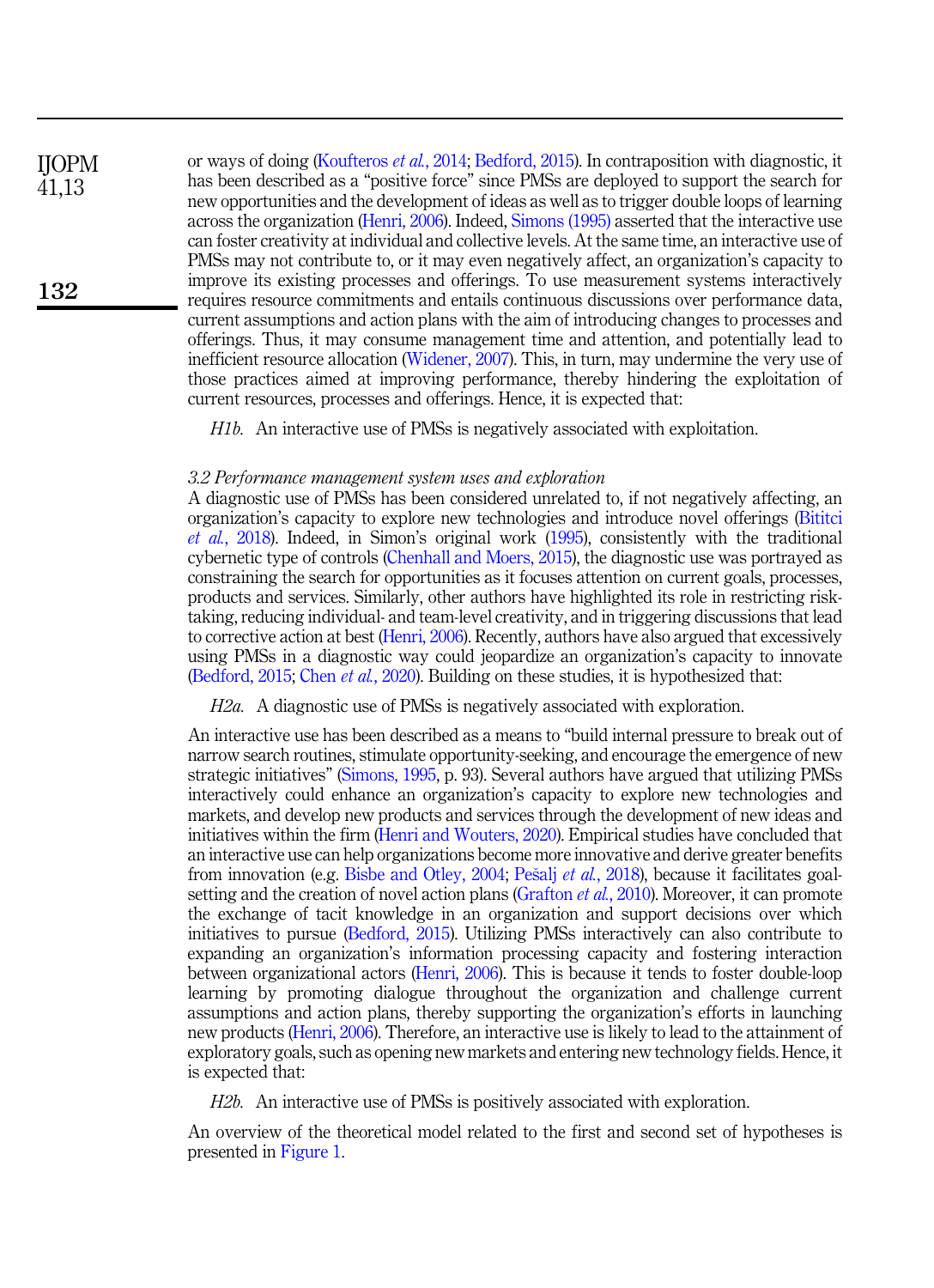# <span id="page-6-0"></span>3.3 The mediating effect of organizational ambidexterity between performance management system uses and firm performance

Over the past two decades, several studies have investigated the effects of performance measurement systems on firm performance, both financial and non-financial (e.g. [Franco-](#page-20-5)[Santos](#page-20-5) et al., 2012; [Koufteros](#page-21-0) et al., 2014; [Micheli and Mura, 2017\)](#page-21-6). Empirical findings show that effects vary considerably and depend on a variety of factors, including whether performance indicators are related to strategy, and whether cause-and-effect links between objectives and indicators are explicitly articulated ([Melnyk](#page-21-2) et al., 2004; [Guenther and](#page-20-8) [Heinicke, 2019](#page-20-8)). A growing body of literature emphasizes that the link between PMSs and firm performance can be explained not only by considering how PMSs are designed and structured, but in particular by how they are used.

For example,[Henri \(2006\)](#page-20-0) finds that the dynamic tension between diagnostic and interactive uses has a positive impact on financial performance – measured using three indicators: sales volume, return on investment and profits – because the ability to stimulate innovation and search for predictable achievements at the same time constitutes a capability, which is valuable, distinctive and imperfectly imitable. [Widener \(2007\)](#page-22-6) identifies a positive relationship between PMS uses and firm financial and non-financial performance – measured as overall profitability, market share and productivity of the delivery system  $-$  as the benefits deriving from the combined uses of PMSs outweigh their costs by positively impacting management attention and organizational learning. In line with Henri  $(2006)$ , [Grafton](#page-20-9) et al.  $(2010)$  conclude that different uses of PMS serve two distinct purposes in supporting strategy development and execution, and that striking a balance between uses enables organizations to support both current and future capabilities and, in turn, enhance firm financial performance.

[Koufteros](#page-21-0) et al. (2014) find that high levels of both diagnostic and interactive uses have a positive effect on strategic management, operational and external stakeholder relations capabilities and, as a result, on firm performance, both financial and non-financial. [Bedford](#page-19-8) [\(2015\)](#page-19-8) concludes that the interaction between diagnostic and interactive uses has a positive and significant association with firm financial performance particularly in ambidextrous firms. Therefore, building on the literature on the effects of PMSs on firm financial and nonfinancial performance, the following hypothesis is proposed:

<span id="page-6-1"></span>H3a. The interaction between diagnostic and interactive uses is positively associated with firm performance.

In line with the literature on organizational paradox and on the uses of PMSs ([Henri, 2006](#page-20-0); [Bedford](#page-19-3) et al., 2019), this study considers a PMS uses as mechanisms to support the achievement of organizational ambidexterity. In particular, the capacity to promote alignment and control, while also stimulating strategic dialogue and innovation is proposed as a key means to manage the tension between the exploitation of resources,



Figure 1. Theoretical model for sets of [H1](#page-4-0) and [H2](#page-5-0)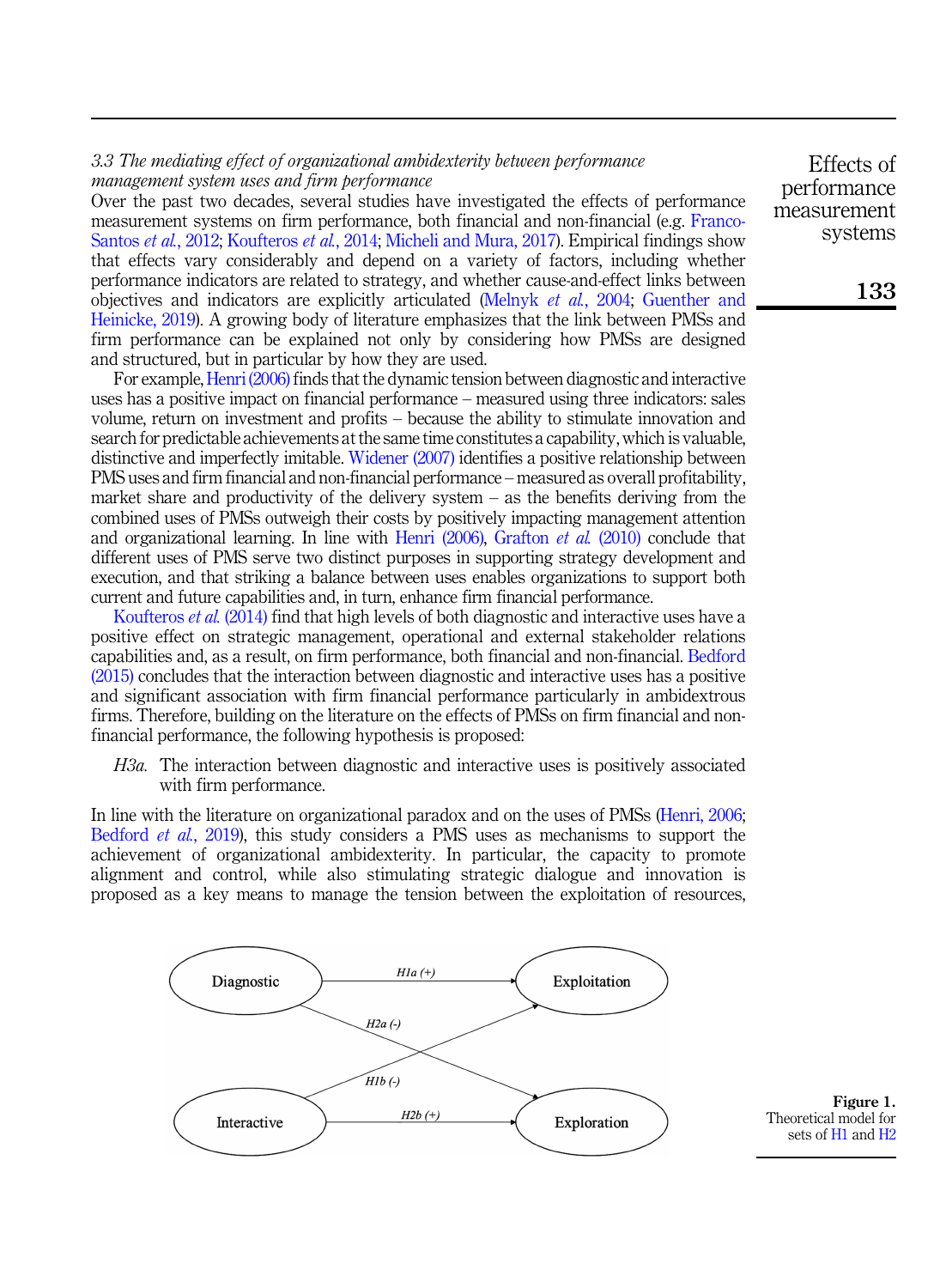IJOPM 41,13

134

technologies and offerings, and the exploration and introduction of new ones [\(Bedford](#page-19-3) et al., [2019\)](#page-19-3). Moreover, the joint diagnostic and interactive uses of PMSs are seen as triggering both feedback and feedforward loops of learning ([Grafton](#page-20-9) et al., 2010) and as supporting the creation of a both/and perspective, rather than an either/or one [\(Andriopoulos and Lewis,](#page-19-7) [2009\)](#page-19-7), thus leading to the simultaneous consideration of opposing positions [\(Bedford, 2015\)](#page-19-8).

The combination of uses and the consideration of the dynamic tensions among them are fundamental in this context, as some authors conclude that an insufficient diagnostic use of PMSs may hinder the effects of an interactive one on organizations' efforts to achieve radical innovation, due to lack of stability, standardization and clear direction (see [Henri, 2006](#page-20-0); [Bedford](#page-19-3) et al., 2019; Müller-Stewens, 2020). Similarly, [Widener \(2007\)](#page-22-6) finds that, when considering the link between PMS uses and organizational learning, the interactive has a significant effect only through the diagnostic use, but not on its own. Therefore, in this study, we focus on the dynamic tension generated by the combined use of PMSs and hypothesize its direct, positive impact on organizational ambidexterity:

<span id="page-7-0"></span>H3b. The interaction between diagnostic and interactive uses is positively associated with organizational ambidexterity.

The organizational ambidexterity literature posits that firms, which are aligned toward their current goals but are at the same time flexible to adapt rapidly to changing future demands, can achieve higher performance outcomes [\(Raisch and Birkinshaw, 2008;](#page-22-0) [Kortmann](#page-21-4) et al., [2014\)](#page-21-4). Although this may be regarded as a fundamental reason for the "explosion of interest" (O'[Reilly and Tushman, 2013](#page-21-10)) in organizational ambidexterity witnessed over the past two decades, evidence over the relationship between ambidexterity and firm performance is not conclusive ([Jancenelle, 2020\)](#page-20-10). In one of the earliest empirical investigations, [Gibson and](#page-20-11) [Birkinshaw \(2004\)](#page-20-11) found that a business unit's capacity to foster both alignment and adaptability was significantly related to its performance outcomes, both financial and nonfinancial. [Lubatkin](#page-21-11) et al. (2006) also concluded that simultaneously pursuing exploitation and exploration has a positive effect on firm financial performance. While similar findings have been subsequently drawn by other authors, no definitive conclusions could be reached in relation to both financial (e.g. growth and profitability) and non-financial performance (for a review, see Junni *et al.*[, 2013\)](#page-20-12). However, in this study, we follow prior research that has conceptualized organizational ambidexterity as an organization's ability to achieve both exploitation and exploration, and thus as a means to avoid both "success" and "failure traps" ([Gupta](#page-20-6) *et al.*, 2006). Moreover, we draw on [Uotila](#page-22-7) *et al.* (2009) who found that the balance between exploitation and exploration is more beneficial to firm performance than emphasizing either dimension. Therefore, we hypothesize that:

<span id="page-7-1"></span>H3c. Achieving organizational ambidexterity has a positive effect on firm performance.

On the basis of the research findings reviewed in support of the previous three hypotheses, this study further posits that:

<span id="page-7-2"></span>H3d. Organizational ambidexterity mediates the relationship between combined PMS uses and firm performance.

An overview of the theoretical model related to the third set of hypotheses is presented in [Figure 2](#page-8-0).

# 4. Research method

#### 4.1 Procedures and sample

To test the proposed hypotheses, we collected data through a survey of Italian companies [\[2\]](#page-19-11). To do so, we contacted the Italian Association of Chief Financial Officers, which agreed to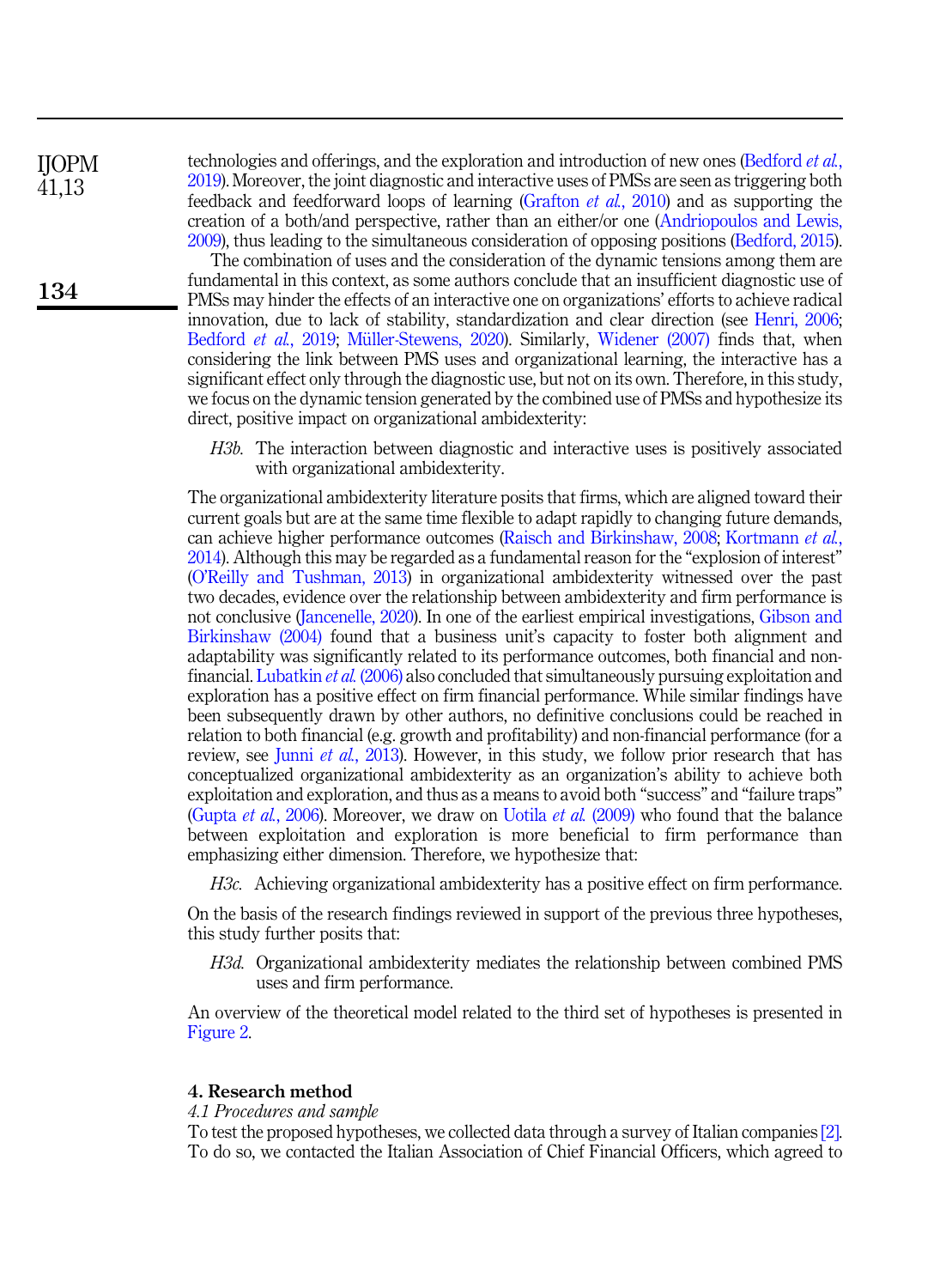<span id="page-8-0"></span>

participate in the study and to send our survey to all its 1,563 member organizations. Introductory letters, endorsed by the Director of the Association, were written to outline the research topic, encouraged participation, promised that each participating company would receive a summary of the findings and indicated that we would send the questionnaire via e-mail. Following previous studies in this field [\(Micheli and Mura, 2017](#page-21-6); [Pedersen and](#page-21-12) [Sudzina, 2012;](#page-21-12) [Upadhaya](#page-22-8) et al., 2014), the questionnaire was directed to either the CFO, the CEO or the managing director. Given that a large number of Italian companies are small or medium-sized firms, the roles of CEO, CFO and managing director sometimes coincide. Additionally, the organizational hierarchy of these small firms is usually quite flat, and therefore, these respondents also have an operational-level knowledge of the firm and can appropriately provide information related to specific aspects of the performance measurement approach. Overall, selecting these respondents enabled us to receive wellinformed responses on PMSs, exploitative and explorative activities, and firm performance ([Lubatkin](#page-21-11) *et al.*, 2006). Six months later, we conducted a follow-up survey on the companies that had not previously answered. Overall, 153 firms provided useable questionnaires, thus representing a response rate of 10%, comparable to similar studies in this field.

Firms in the final sample have an average size of  $4.977$  (SD = 19,546) full-time equivalent employees and operate in a wide range of industries including manufacturing (28.4%), automotive  $(12.6\%)$ , food  $(9.6\%)$ , Information and communications technology  $(9.0\%)$ , chemical (8.0%) and other industries. Furthermore, 67% of the firms have a turnover higher than  $\epsilon$ 50m, 6% lower than  $\epsilon$ 10m. To test for nonresponse bias, we examined the differences between respondents and non-respondents in our final sample. T-tests showed no significant differences based on the number of full-time employees and turnover. We also compared early and late respondents in terms of demographics and model variables. These comparisons did not reveal any differences ( $p < 0.05$ ), showing that nonresponse bias was not a problem. Finally, we also explored differences in responses between CEOs, CFOs and managing directors, and no statistically significant difference emerged.

#### 4.2 Measures

All constructs were measured with multi-item scales. Scores on these measures were means calculated across items. Scales for each construct were derived from extant literature, and modifications were made to adapt measures to the empirical context. Adapted scales were pretested on a small sample of managers to ensure that their meaning was clear. Using our final sample, we conducted numerous analyses, described below, to verify that our measures were sound. The survey questionnaire is reported in the [Appendix,](#page-23-0) together with the results of the exploratory factor analyses (EFAs).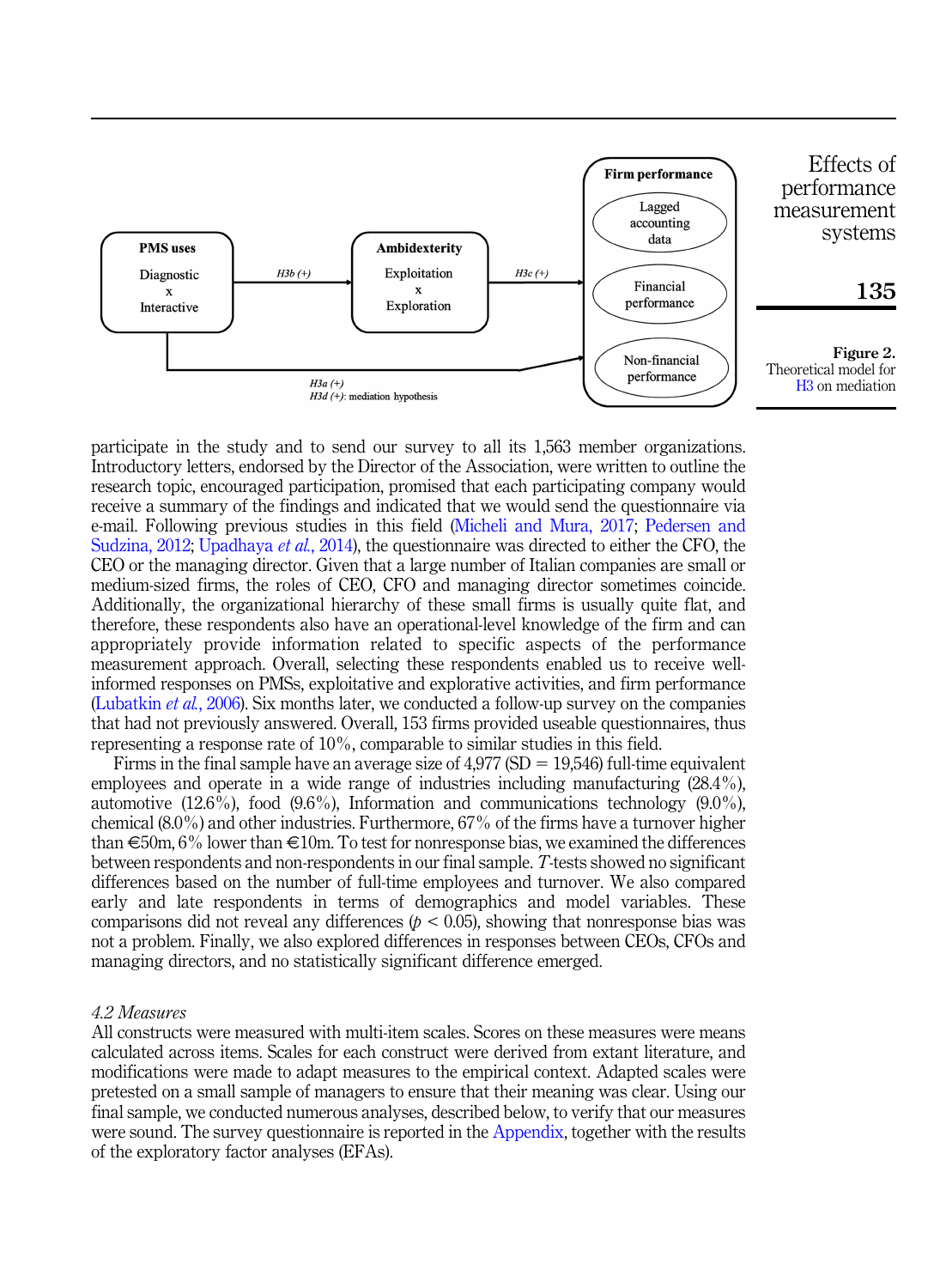4.2.1 Firm performance. Firm performance is a multidimensional construct; since PMS uses and organizational ambidexterity may have different effects depending on what aspect of performance we consider (Junni *et al.*[, 2013](#page-20-12)), we measured firm performance in three ways: perceived non-financial performance, perceived financial performance and financial performance using lagged accounting data.

Non-financial performance was measured with four items adapted from [Gibson and](#page-20-11) [Birkinshaw \(2004\)](#page-20-11) that required respondents to reflect on their firm's performance over the previous five years and indicate the degree to which they agreed with statements such as: "this firm is achieving its full potential" and "this firm does a good job at satisfying our customers." The scales range from 1 (completely disagree) to 7 (completely agree).

Firm *financial performance* was measured with a three-item scale, adapted from [Reinartz](#page-22-9) et al. [\(2004\)](#page-22-9) and [Jaworski and Kohli \(1993\)](#page-20-13), which required respondents to assess their firm performance relative to competitors over the previous five years in relation to market share, sales growth and current profitability. The scales range from 1 (much less) to 7 (much more).

The evaluation of financial performance by CEOs, CFOs or managing directors was necessary in some cases, since 43% of the companies in our sample are SMEs for which accounting data on financial performance are not always available, largely because the owners are not legally required to publish them. At the same time, and despite evidence that suggests that self-reports of performance by CEOs and CFOs significantly correlate with some accounting measures of firm performance, we decided to collect firms' accounting data on return on investment (ROI) from Amadeus (a Bureau van Dijk database) on a subsample of firms  $(N = 101)$ , for which accounting data were available, over the two financial years following our survey. As suggested by several scholars (e.g. [He and Wong, 2004](#page-20-14)), ROI is a commonly used proxy for firm financial performance, because it assesses how efficiently a firm uses its resources. Moreover, ROI has the added benefit of not requiring to explicitly control for firm size, because it is a size-adjusted ratio. We decided to collect annual data for each firm during a two-year period because we wanted to capture potential time lags and reduce annual fluctuations in the ROI data. Consistently with prior research (e.g. [Rothaermel,](#page-22-10) [2001\)](#page-22-10), we then averaged the ROI data obtained over this timeframe to create a financial performance index. We applied a logarithmic transformation to enhance the normality of the variable's underlying distribution.

Finally, we correlated this measure of firm financial performance based on lagged accounting data with our perceptual measures of firm performance and found positive and significant correlations with both Non-financial performance  $(r = 0.20, p < 0.05)$  and Financial *performance*  $(r = 0.16, p < 0.05)$ . This association is consistent with previous studies in the ambidexterity literature that employed similar techniques to cross-validate perceptual measures of firm performance (e.g. [He and Wong, 2004](#page-20-14); [Lubatkin](#page-21-11) et al., 2006). Importantly, this finding provides evidence of the external validity of the self-reported measure used.

4.2.2 Organizational ambidexterity. As previously mentioned, in line with previous studies (e.g. [Gibson and Birkinshaw, 2004](#page-20-11); [He and Wong, 2004](#page-20-14); [Lubatkin](#page-21-11) et al., 2006), we consider ambidexterity to be a multidimensional construct. We thus used separate scales for exploration and exploitation. Respondents were asked to assess their firm's orientation during the previous five years relative to their competitors using a scale ranging from 1 (much worse) to 7 (much better). The measures we selected are adapted from [Lubatkin](#page-21-11) *et al.* (2006) and [Villena](#page-22-11) et al. (2011) and are related to the outcomes of the exploration and the exploitation processes. For example, items consistent with exploration describe the firm as one that "introduces new generation of products" and "enters new technology fields."Items consistent with exploitation describe the firm as one that aims to "reduce total costs" and to "improve current processes."

When modeling organizational ambidexterity, some studies have regarded exploration and exploitation as poles on a continuum, and ambidexterity as an optimal point on such

IJOPM 41,13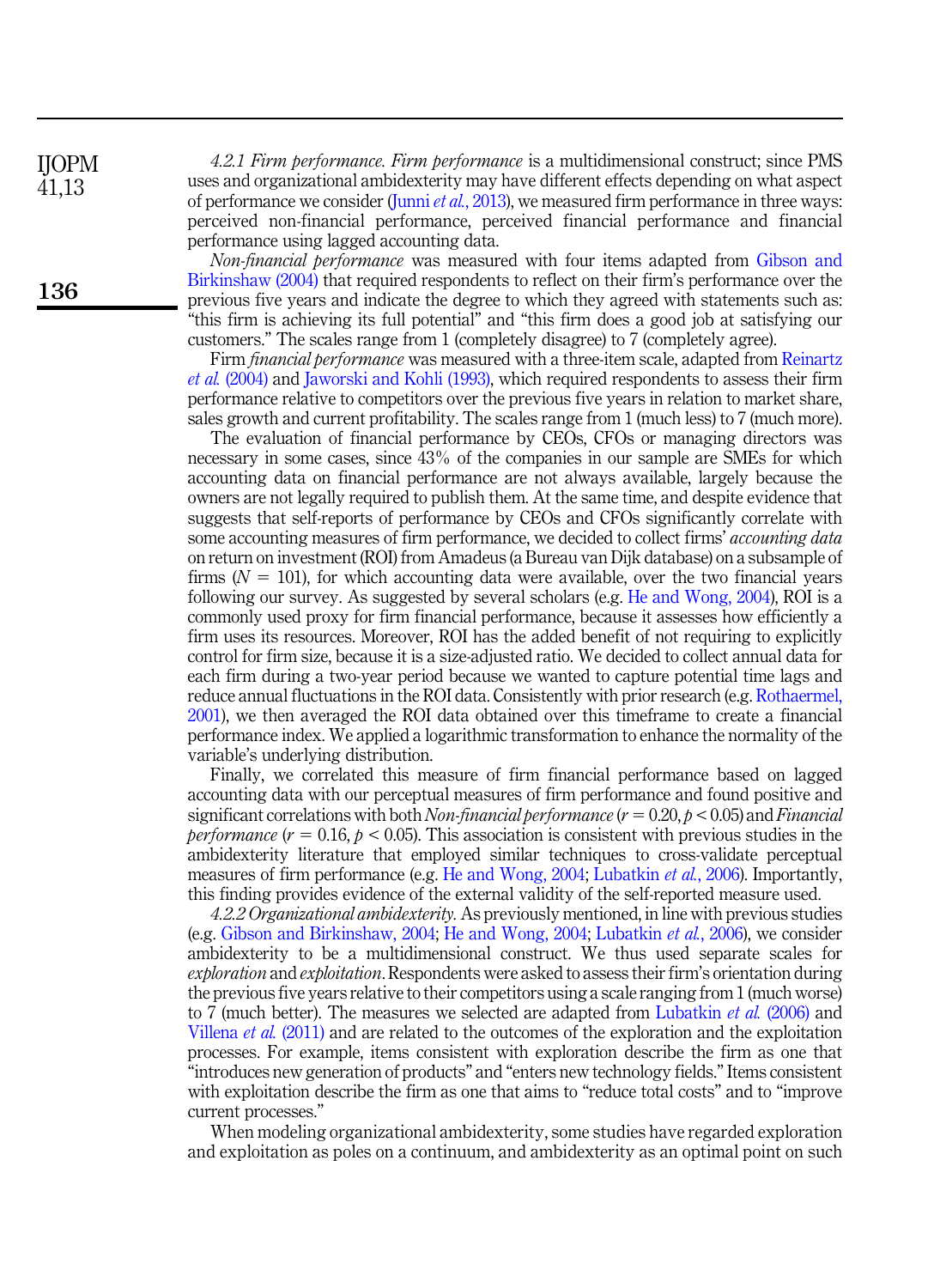continuum (e.g. Lavie *et al.*[, 2010\)](#page-21-8). Others, instead, have considered exploration and exploitation as independent activities, and ambidexterity as the combination of the two (e.g. [Birkinshaw and Gupta, 2013\)](#page-19-2). Interestingly, Cao et al. [\(2009\)](#page-19-12) explicitly tested the effects of either balancing or combining exploration and exploitation (i.e. similar levels vs their interaction), and found that both were positively associated with firm performance. Importantly, these authors also indicated that unpacking the ambidexterity construct into distinct dimensions could explain previously unaccounted-for variance in firm performance.

In this study, while we consider exploration and exploitation as separate dimensions, and ambidexterity as firms' ability to consistently deliver on both at the same time ([Birkinshaw](#page-19-2) [and Gupta, 2013](#page-19-2)), we do not underestimate the inherent trade-offs between them, nor do we see them as complementary (Lavie et al.[, 2010\)](#page-21-8). Rather, we argue that exploration and exploitation are not necessarily in opposition [\(Gupta](#page-20-6) *et al.*, 2006). We, therefore, modeled organizational ambidexterity as the multiplicative interaction between exploration and exploitation, reflecting the argument that these two organizational capabilities are nonsubstitutable and interdependent. Following Cao *et al.* [\(2009\)](#page-19-12) and [Lubatkin](#page-21-11) *et al.* (2006), the interaction model was chosen after comparing, by means of confirmatory factor analyses, three different models presenting the relation between exploration and exploitation as an interaction, a sum, or a subtraction.

4.2.3 Performance management system use. We considered PMS use as a multidimensional construct comprising of diagnostic and interactive uses. We thus constructed separate scales, adapting them from [Henri \(2006\)](#page-20-0). Respondents were asked to rate, using a scale ranging from 1 (totally disagree) to 7 (completely agree), how PMSs were used in their firms. For instance, items consistent with diagnostic use describe performance measures as being used to "track progress towards goals" and "monitor results." Items related to interactive use describe performance measures as being used to "enable discussion in meetings between managers and employees or among peers" and "enable continual challenge and debate underlying data, assumptions and action plans." Coherently with [Henri](#page-20-0) [\(2006\)](#page-20-0) and [Koufteros](#page-21-0) et al. (2014), we modeled the dynamic tension between interactive and diagnostic uses of PMSs as the multiplicative interaction term between these two measurement scales.

4.2.4 Control variables. We controlled for a number of theoretically relevant factors. Because larger companies may have more resources, but they may lack the flexibility to explore ([Jansen](#page-20-4) *et al.*, 2006), we included the natural logarithm of the number of full-time employees within the firm to account for *company size*. We also controlled for four additional organizational variables: we adapted two scales from [Cesaroni \(2004\)](#page-19-13) to capture a firm's degree of technological diversification and its level of product differentiation, since both may be associated with higher levels of exploration. We included a scale for the degree of internationalization (adapted from [Lord and Ranft, 2000\)](#page-21-13) that captures the number and importance of a firm's foreign subsidiaries as it may be positively related to an organization's propensity to explore new knowledge domains. We controlled for the amount of *slack resource* available in a firm by adapting the scale proposed by [Nohria and](#page-21-14) [Gulati \(1996\)](#page-21-14), because higher slack resources may positively correlate with a firm's exploration.

Previous studies have found that environmental variables significantly moderate the relationship between PMSs and innovation (e.g. [Henri and Wouters, 2020;](#page-20-1) Müller-Stewens et al.[, 2020\)](#page-21-1). Therefore, we also controlled for three further variables: environmental dynamism (adapted from Jansen et al.[, 2006](#page-20-4)), environmental competitiveness and technological turbulence (both adapted from [Jaworski and Kohli, 1993\)](#page-20-13). All these variables are measured as Likert-type scales ranging from 1 (totally disagree) to 7 (completely agree).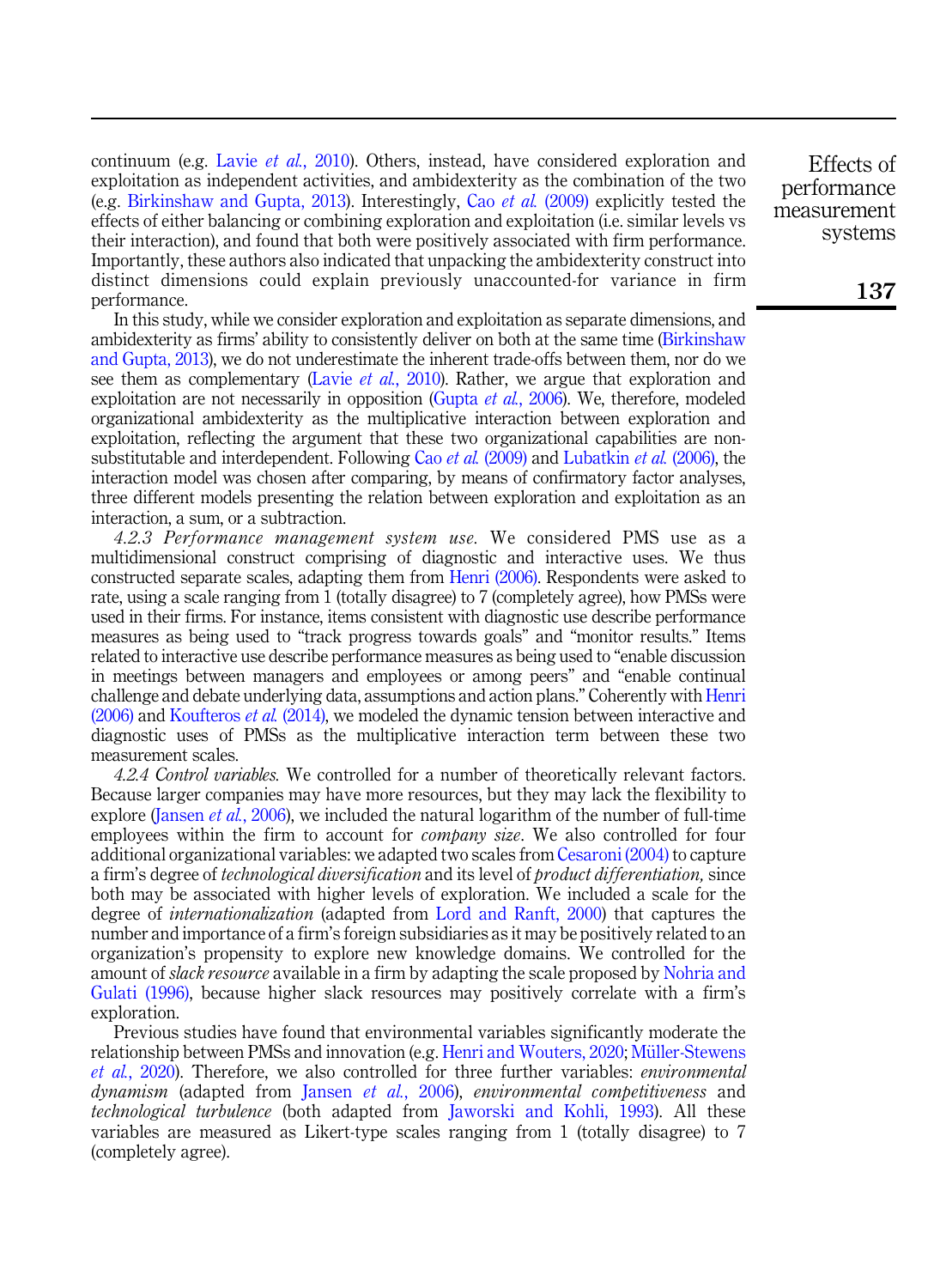| TIOT TAT |                                                                                                    |
|----------|----------------------------------------------------------------------------------------------------|
| 41,13    | 5.1 Scale validity and reliability                                                                 |
|          | EFA was used to validate the variables used in this study. We firstly conducted an EFA on          |
|          | the 25 items measuring the six focal constructs of our study (i.e. diagnostic use, interactive     |
|          | use, exploitation, exploration, non-financial performance, financial performance). The six         |
|          | factors that emerged from the analysis accounted for 70.83% of the variance, and                   |
|          | appropriately represented firm non-financial and financial performance, exploration and            |
| 138      | exploitation, diagnostic and interactive uses. Primary loadings exceeded 0.57, and the             |
|          | difference among cross-loadings were higher than 0.30. Adequate reliabilities were achieved        |
|          | for all constructs with a Cronbach's $\alpha$ coefficient higher than 0.74 (Nunnally, 1978). These |
|          | results suggest adequate convergent validity, discriminant validity and reliability of the         |
|          | proposed measures (Kim and Muller, 1989). The results of this EFA are reported in Table A1         |
|          | of the Appendix. Overall, the EFA conducted led to the exclusion of one hypothesized item in       |
|          | the non-financial performance scale.                                                               |

We conducted a second EFA on the seven control variables proposed in the previous section, and the results show good psychometric properties of the proposed scales in terms of convergent validity, discriminant validity and reliability (the results of the EFA on the control variables are available upon request). [Table 1](#page-12-0) reports the Cronbach's alpha coefficients, together with correlations and descriptive statistics.

Financial and non-financial performance are positively related to exploration and exploitation, as well as diagnostic and interactive uses ( $p < 0.001$ ). Control variables such as technological turbulence and technological diversification are positively related to the dependent variables of our study  $(p < 0.01)$ , while the other control variables show mixed associations.

#### <span id="page-11-0"></span>5.2 Same source bias

5. Results

 $I$  $I$  $O$  $D$  $M$ 

Since most data are self-reported and the same individual answered questions related to both dependent and independent variables, common method bias was a concern. Following [Podsakoff](#page-22-12) *et al.* (2003), we took procedural measures to minimize the impact of common method bias by randomizing the sequence of items in the survey, guaranteeing confidentiality to respondents, emphasizing that there were no correct or incorrect answers and asking respondents to provide independent and honest answers.

In addition, to evaluate the extent to which common method bias might influence our empirical findings, we carried out various post hoc tests on the data. First, Harman's singlefactor test was conducted on the conceptually crucial variables of our theoretical model (i.e. firm non-financial performance and financial performance, exploration and exploitation, and diagnostic and interactive uses of PMSs). The outcome of this test showed that there are six factors, and that the highest variance accounted for by one factor is 32%, indicating minimal evidence of common method bias.

#### 5.3 Hypotheses tests

We tested the first two sets of hypotheses using hierarchical ordinary least squares (OLS) regressions. The third set of hypotheses on mediation was tested by following the procedure proposed by Zhao et al. [\(2010\).](#page-22-13) Following [Peltokorpi](#page-21-17) et al. (2020), we also applied a bootstrapping procedure with 5,000 replications ([Preacher and Hayes, 2004\)](#page-22-14) to further support our mediation hypothesis.

[Table 2](#page-13-0) shows regression results for the effects of PMS uses on exploitation ([H1a](#page-4-0), [b](#page-5-0)). Our results provide support for [H1a](#page-4-0), which suggests that a diagnostic use of PMSs positively affects an organization's exploitation ( $\beta = 0.307$ ;  $p < 0.001$ ). However, [H1b](#page-5-0), which predicts that an interactive use of PMSs negatively affects an organization's capacity to exploit, is not supported ( $\beta = 0.056$ ;  $p > 0.10$ ).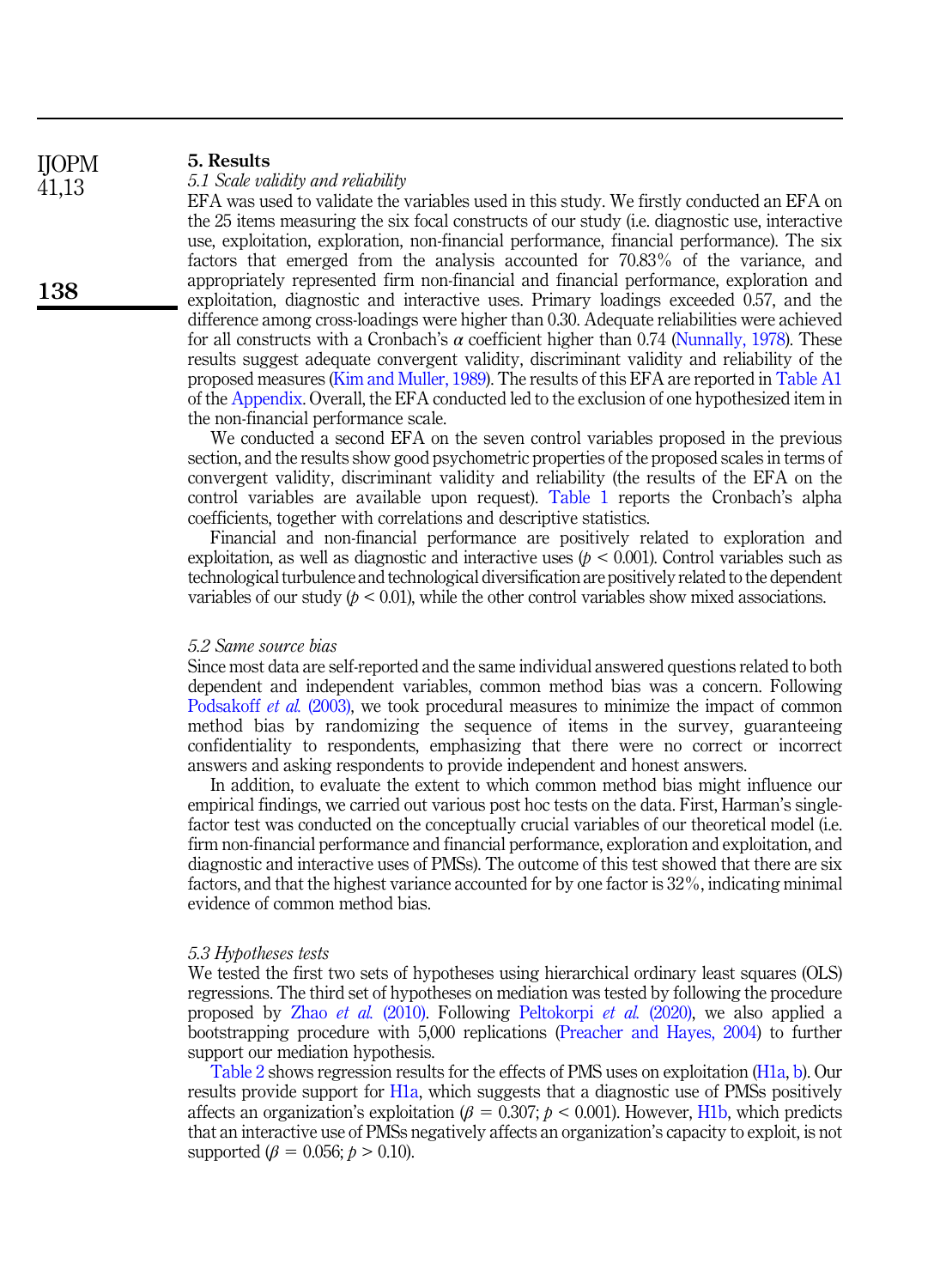<span id="page-12-0"></span>

| $\cong$         |                                                                                                                                                                                                                                                                                                                                                                                                                            | $-0.067$                                                                                                                                                                                                                                                                                                                                                                          | Effects of                                                                          |
|-----------------|----------------------------------------------------------------------------------------------------------------------------------------------------------------------------------------------------------------------------------------------------------------------------------------------------------------------------------------------------------------------------------------------------------------------------|-----------------------------------------------------------------------------------------------------------------------------------------------------------------------------------------------------------------------------------------------------------------------------------------------------------------------------------------------------------------------------------|-------------------------------------------------------------------------------------|
| $\overline{15}$ |                                                                                                                                                                                                                                                                                                                                                                                                                            | $0.70$<br>$-0.202$<br>$0.090$                                                                                                                                                                                                                                                                                                                                                     | performance<br>ement<br>meas                                                        |
| $\mathbb{I}^4$  |                                                                                                                                                                                                                                                                                                                                                                                                                            | $\begin{array}{l} 0.84 \\ 0.010 \\ 0.235 \\ 0.015 \\ 0.015 \end{array}$                                                                                                                                                                                                                                                                                                           | systems                                                                             |
| $\overline{13}$ |                                                                                                                                                                                                                                                                                                                                                                                                                            | $0.97$<br>$0.70$<br>$0.99$<br>$0.322$<br>$0.084$                                                                                                                                                                                                                                                                                                                                  | 139                                                                                 |
| $^{12}$         |                                                                                                                                                                                                                                                                                                                                                                                                                            | $\begin{array}{l} (0.94)\\ 0.351\\ 0.303\\ 0.303\\ 0.467\\ 0.441\\ \end{array}$                                                                                                                                                                                                                                                                                                   |                                                                                     |
| $\equiv$        |                                                                                                                                                                                                                                                                                                                                                                                                                            | $\begin{smallmatrix} 0.80 \\ 0.378 \\ 0.418 \\ 0.095 \\ 0.095 \\ 0.0149 \\ 0.016 \\ 0.016 \end{smallmatrix}$                                                                                                                                                                                                                                                                      |                                                                                     |
| $\approx$       | $(0.85)$                                                                                                                                                                                                                                                                                                                                                                                                                   | $\begin{array}{c} 340^{**} \\ 0.301 \\ 0.001 \\ 0.329^{**} \\ 0.032 \\ 0.003 \\ 0.002 \\ 0.002 \\ \end{array}$                                                                                                                                                                                                                                                                    |                                                                                     |
| 6               | $\overset{(0.82)}{0.239}$ **                                                                                                                                                                                                                                                                                                                                                                                               | $\begin{array}{l} \mathbf{12.59} \\ \mathbf{13.74} \\ \mathbf{14.9} \\ \mathbf{15.17} \\ \mathbf{16.13} \\ \mathbf{17.17} \\ \mathbf{18.19} \\ \mathbf{19.19} \\ \mathbf{10.10} \\ \mathbf{10.10} \\ \mathbf{10.11} \\ \mathbf{10.11} \\ \mathbf{10.11} \\ \mathbf{11.10} \\ \mathbf{11.11} \\ \mathbf{12.11} \\ \mathbf{13.11} \\ \mathbf{14.11} \\ \mathbf{15.11} \\ \mathbf{1$ |                                                                                     |
| ${}^{\circ}$    | $\begin{array}{c} (0.84) \\ 0.162^* \\ -0.135 \end{array}$                                                                                                                                                                                                                                                                                                                                                                 | $\begin{array}{r} 146 \\ 148 \\ 131 \\ 150 \\ 160 \\ 170 \\ 180 \\ 190 \\ 101 \\ 100 \\ 101 \\ 100 \\ 101 \\ 100 \\ 101 \\ 100 \\ 101 \\ 100 \\ 101 \\ 100 \\ 101 \\ 100 \\ 101 \\ 100 \\ 101 \\ 100 \\ 101 \\ 101 \\ 101 \\ 101 \\ 101 \\ 101 \\ 101 \\ 101 \\ 101 \\ 101 \\ 101 \\ 101 \\ 101 \\ 101 \\ 101 \\ 101 \\ 10$                                                       |                                                                                     |
| $\overline{ }$  | $\begin{array}{c} 0.83 \\ 0.587 \\ 0.083 \\ 0.083 \\ -0.143 \end{array}$                                                                                                                                                                                                                                                                                                                                                   | $\begin{array}{l} \n 17.8888 \\ \n 17.81488 \\ \n 18.8398 \\ \n 19.8398 \\ \n 19.839 \\ \n 19.839 \\ \n 19.839 \\ \n 19.839 \\ \n 19.839 \\ \n 19.839 \\ \n 19.839 \\ \n 19.839 \\ \n 19.839 \\ \n 19.839 \\ \n 19.839 \\ \n 19.839 \\ \n 19.839 \\ \n 19.839 \\ \n 19.839 \\ \n 19.839 \\ \n 19.83$                                                                              |                                                                                     |
| G               | $\begin{array}{l} 0.86 \\[-4pt] 0.434 \\[-4pt] 0.256 \\[-4pt] 0.197 \\[-4pt] 0.197 \end{array}$                                                                                                                                                                                                                                                                                                                            |                                                                                                                                                                                                                                                                                                                                                                                   |                                                                                     |
| LO.             | $\begin{array}{c} \begin{array}{c} \vdots \\ \Omega \\ \Omega \\ \Omega \\ \Omega \\ \Omega \\ \end{array} \\ \begin{array}{c} \vdots \\ \Omega \\ \Omega \\ \Omega \\ \end{array} \\ \begin{array}{c} \vdots \\ \Omega \\ \Omega \\ \Omega \\ \end{array} \\ \begin{array}{c} \vdots \\ \Omega \\ \Omega \\ \Omega \\ \end{array} \\ \begin{array}{c} \vdots \\ \Omega \\ \Omega \\ \Omega \\ \end{array} \\ \end{array}$ | $\begin{array}{l} 0.402 \\ 0.399 \\ 0.393 \\ 0.312 \\ 0.312 \\ 0.323 \\ 0.01 \\ 0.17 \\ \end{array}$                                                                                                                                                                                                                                                                              |                                                                                     |
| 4               |                                                                                                                                                                                                                                                                                                                                                                                                                            | $\begin{array}{l} 0.413^{***} \\ 0.438^{***} \\ 0.643^{***} \\ 0.087^{***} \\ 0.017 \\ 0.0037 \\ 0.036^{**} \\ 0.189^{*} \\ \end{array}$                                                                                                                                                                                                                                          |                                                                                     |
| S               | (0.91)                                                                                                                                                                                                                                                                                                                                                                                                                     | $217**$<br>$0.378**$<br>$0.378**$<br>$0.378**$<br>$0.308**$<br>$0.308**$<br>$0.308**$                                                                                                                                                                                                                                                                                             |                                                                                     |
| 2               | $\begin{array}{c} (0.74) \\ (0.411^{***} \\ 0.366^{**} \\ 0.366^{**} \\ 0.368^{***} \\ 0.381^{***} \\ 0.024 \\ 0.036 \\ 0.033 \\ \end{array}$                                                                                                                                                                                                                                                                              |                                                                                                                                                                                                                                                                                                                                                                                   |                                                                                     |
|                 | $\begin{array}{l} \texttt{391} \overset{\texttt{#}}{\texttt{301}} \overset{\texttt{#}}{\texttt{312}} \overset{\texttt{#}}{\texttt{321}} \overset{\texttt{#}}{\texttt{332}} \overset{\texttt{#}}{\texttt{342}} \overset{\texttt{#}}{\texttt{353}} \overset{\texttt{#}}{\texttt{363}} \end{array}$<br>$0.766$ <sup>***</sup>                                                                                                 | $\begin{array}{l} \begin{array}{l} 221 \\ 231 \\ 217 \\ 231 \\ 241 \\ 251 \\ 260 \\ 274 \\ 281 \\ 291 \\ 201 \\ 214 \\ 221 \\ 231 \\ 241 \\ 252 \\ 262 \\ 271 \\ 283 \\ 291 \\ 201 \\ 248 \\ 232 \\ 249 \\ 249 \\ 250 \\ 251 \\ 250 \\ 271 \\ 282 \\ 292 \\ 293 \\ 294 \\ 294 \\ 295 \\ 296 \\ 296 \\ 299 \\ 299 \\ 299 \\ 299 \\ $<br>0.080                                      |                                                                                     |
| G               | $\frac{338}{202}$<br>$1.02$<br>0.98<br>$\frac{1188}{128}$<br>EТ                                                                                                                                                                                                                                                                                                                                                            | 5525588                                                                                                                                                                                                                                                                                                                                                                           |                                                                                     |
| Z               |                                                                                                                                                                                                                                                                                                                                                                                                                            | 표 % 9 년 4 % 3 년                                                                                                                                                                                                                                                                                                                                                                   |                                                                                     |
|                 | 7. Non-financial performance<br>9. Environmental dynamism<br>8. Financial performance<br>10. Environmental<br>3. Interactive use<br>2. Diagnostic use<br>4. Ambidexterity<br>6. Exploitation<br>5. Exploration<br>1. PMS use                                                                                                                                                                                               | On the diagonal, Cronbach's alpha reliability coefficient<br>Note(s): $N = 153$ ; * $p < 0.05$ ; ** $p > 0.01$ ; *** $p < 0.001$<br>12. Technological diversification<br>11. Technological turbulence<br>13. Product differentiation<br>16. Firm size (logFTE)<br>17. L<br>n ROI $(t_{+1}\!-\!t_{+2}\!)$<br>15. Slack resources<br>14. International<br>                          | Table 1.<br>Descriptive statistics,<br>correlations and<br>reliability coefficients |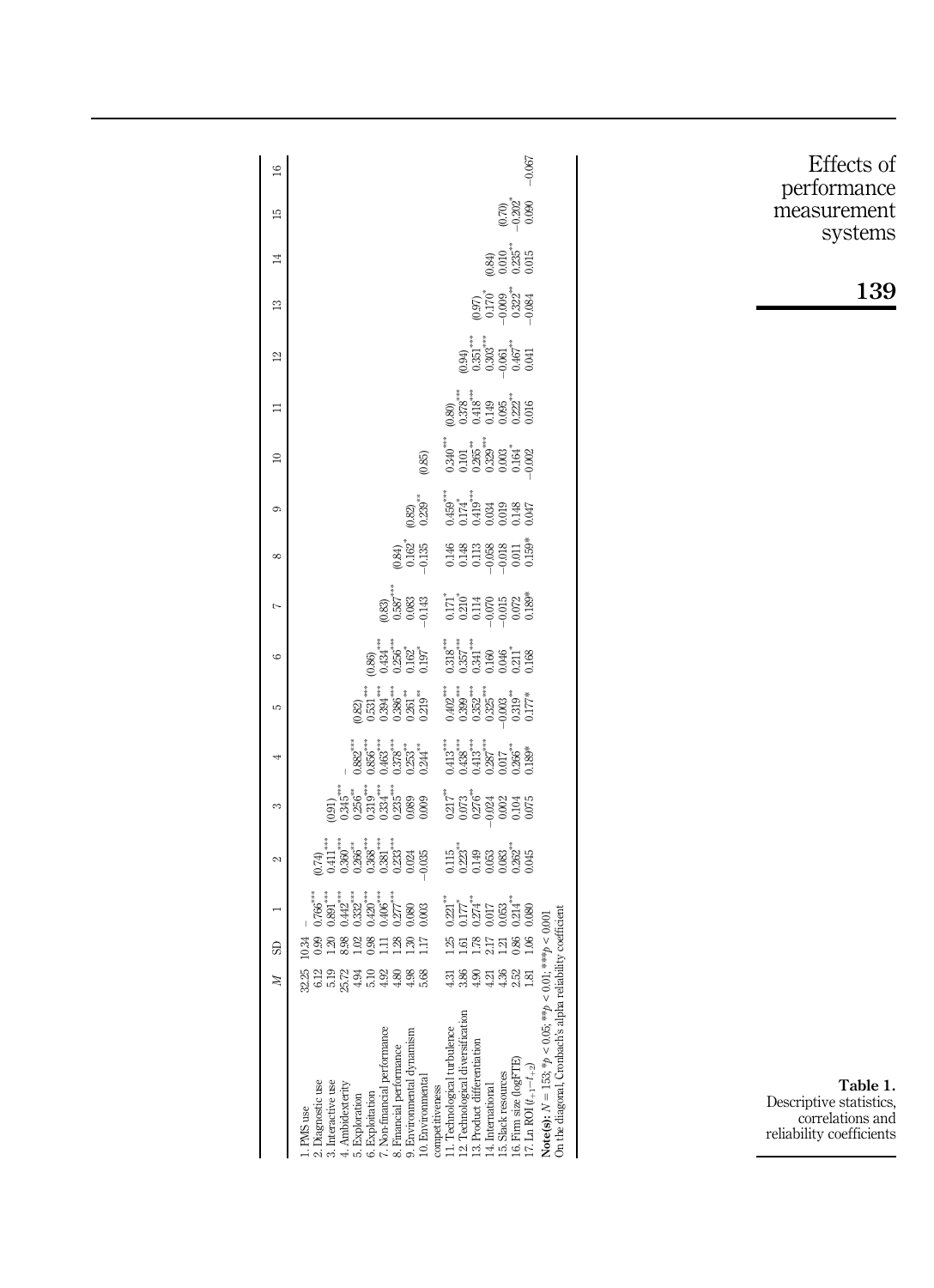<span id="page-13-0"></span>

| <b>IJOPM</b>           |                                                                        | Model A          |                  | Model B             |           |
|------------------------|------------------------------------------------------------------------|------------------|------------------|---------------------|-----------|
| 41,13                  |                                                                        | <b>Beta</b>      | t-value          | <b>Beta</b>         | t-value   |
|                        | Controls                                                               |                  |                  |                     |           |
|                        | Firm size                                                              | 0.096            | 1.06             | 0.035               | 0.38      |
|                        | Technological diversification                                          | 0.172            | $1.79^{\dagger}$ | 0.129               | 1.36      |
|                        | Product differentiation                                                | 0.185            | $1.90^{\dagger}$ | 0.160               | 1.58      |
| 140                    | Internationalization                                                   | $-0.013$         | $-0.15$          | $-0.009$            | $-0.11$   |
|                        | Slack resources                                                        | 0.051            | 0.64             | 0.016               | 0.21      |
|                        | Environmental dynamism                                                 | $-0.068$         | $-0.75$          | $-0.041$            | $-0.44$   |
|                        | Environmental competitiveness                                          | 0.085            | 0.79             | 0.112               | 1.17      |
|                        | Technological turbulence                                               | 0.188            | 1.49             | 0.167               | 1.41      |
|                        | Independent variables                                                  |                  |                  |                     |           |
|                        | Diagnostic                                                             |                  |                  | 0.298               | $3.51***$ |
|                        | Interactive                                                            |                  |                  | 0.031               | 0.31      |
|                        | 0.227<br>$R$ -square                                                   |                  |                  | 0.314               |           |
| Table 2.               | ANOVA F                                                                | 5.241 (8,128)*** |                  | $6.516(10,126)$ *** |           |
| OLS regression results | F change test                                                          |                  |                  | 7.904 (2,126)**     |           |
| for the effects of PMS | N                                                                      | 153              |                  | 153                 |           |
| uses on exploitation   | <b>Note(s):</b> $^{\dagger}p < 0.10$ ; ** $p < 0.01$ ; *** $p < 0.001$ |                  |                  |                     |           |

Table 3 shows the regression results for the effects of PMS uses on exploration ([H2a](#page-5-1), [b](#page-5-2)). Our results do not provide support for [H2a.](#page-5-1) Indeed, a diagnostic use of PMSs is found to *positively* – rather than negatively, as hypothesized – affect an organization's capacity to explore  $(\beta = 0.192; p < 0.001)$ . [H2b](#page-5-2), which expects a positive effect of an interactive use of PMSs on exploration, is not supported.

Considering the control variables proposed, none of them shows statistically significant results (except for firm size and internationalization, which display some effect on exploration).

|                        |                                                                                                               |                   | Model A              | Model B            |                   |
|------------------------|---------------------------------------------------------------------------------------------------------------|-------------------|----------------------|--------------------|-------------------|
|                        |                                                                                                               | Beta              | t-value              | Beta               | t-value           |
|                        | Controls                                                                                                      |                   |                      |                    |                   |
|                        | Firm size                                                                                                     | $-0.118$          | $-1.23$ <sup>†</sup> | $-0.155$           | $-1.67^{\dagger}$ |
|                        | Technological diversification                                                                                 | 0.188             | 1.73                 | 0.171              | 1.59              |
|                        | Product differentiation                                                                                       | 0.184             | $1.99*$              | 0.139              | 1.48              |
|                        | Internationalization                                                                                          | 0.214             | 2.58**               | 0.222              | $2.73***$         |
|                        | Slack resources                                                                                               | $-0.054$          | $-0.78$              | $-0.068$           | $-0.96$           |
|                        | Environmental dynamism                                                                                        | 0.058             | 0.60                 | 0.090              | 0.94              |
|                        | Environmental competitiveness                                                                                 | 0.001             | 0.01                 | 0.021              | 0.25              |
|                        | Technological turbulence                                                                                      | 0.228             | $2.22*$              | 0.189              | $1.95^{\dagger}$  |
|                        | Independent variables                                                                                         |                   |                      |                    |                   |
|                        | Diagnostic                                                                                                    |                   |                      | 0.175              | $2.37*$           |
|                        | Interactive                                                                                                   |                   |                      | 0.107              | 1.22              |
|                        | Diag. $\times$ Interac                                                                                        |                   |                      |                    |                   |
|                        | $R$ -square                                                                                                   | 0.298             |                      | 0.349              |                   |
| Table 3.               | ANOVA F                                                                                                       | $6.66(8.128)$ *** |                      | $6.82(10,126)$ *** |                   |
| OLS regression results | F change test                                                                                                 |                   |                      | $4.957(2,126)$ **  |                   |
| for the effects of PMS | N                                                                                                             | 153               |                      | 153                |                   |
| uses on exploration    | <b>Note(s):</b> $^{\dagger}p < 0.10$ ; $^{\ast}p < 0.05$ ; $^{\ast\ast}p < 0.01$ ; $^{\ast\ast\ast}p < 0.001$ |                   |                      |                    |                   |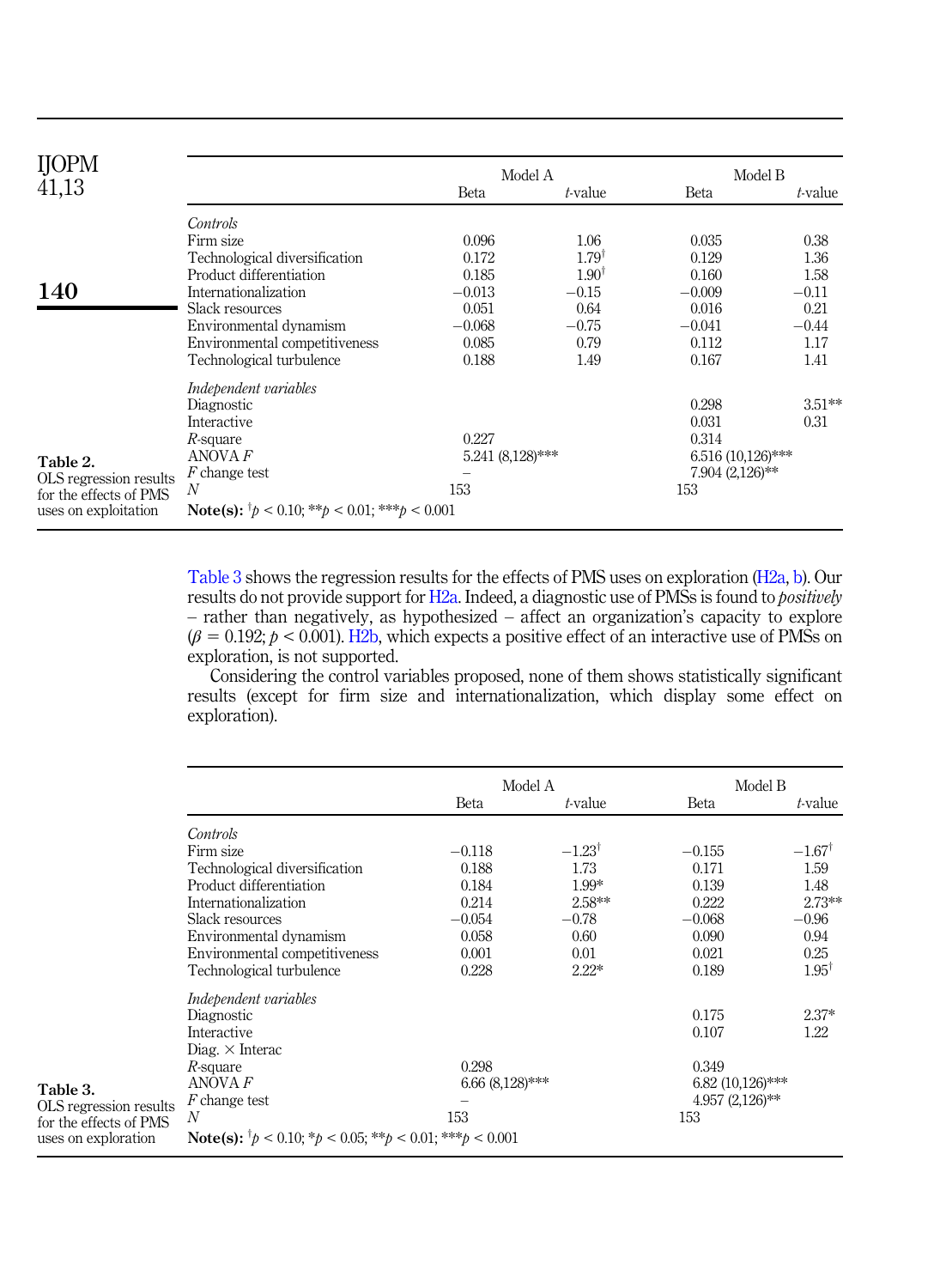The third set of hypotheses explores the mediating effect of organizational ambidexterity between PMS uses and firm performance. We followed the procedure proposed by [Zhao](#page-22-13) et al. [\(2010\)](#page-22-13) that assesses different types of mediations by exploring both direct and indirect effects. Additionally, as suggested by [Malhotra](#page-21-18) et al. (2014), we computed different mediation tests – Sobel, Goodman 1 and 2, and bootstrap – in order to further support our findings. [Table 4](#page-15-0) reports hierarchical OLS regressions results that assess direct and indirect mediation effects using all three measures of firm performance.

[H3a](#page-6-1) expects a positive direct effect of PMS uses on firm performance (Models B). Both models employing perceptual measures of performance show a positive and significant effect  $(\beta = 0.415; p < 0.001$  for non-financial performance and  $\beta = 0.244; p < 0.001$  for financial performance), thus providing support to this hypothesis. However, when we employ the lagged accounting data of firm performance, our results show a positive, but not significant relationship ( $\beta = 0.133$ ;  $\beta > 0.10$ ). H<sub>3</sub>b suggests that the interaction between diagnostic and interactive uses positively affects an organization's capacity to achieve organizational ambidexterity. Our results provide support for this hypothesis ( $\beta = 0.319$ ;  $p < 0.001$ ). [H3c](#page-7-1) predicts a positive effect of organizational ambidexterity on firm performance (Models C). All our models using the three different measures of firm performance suggest a positive and significant relationship ( $\beta = 0.462$ ;  $\beta < 0.001$  for non-financial performance;  $\beta = 0.360$ ;  $p < 0.01$  for financial performance;  $\beta = 0.257$ ;  $p < 0.05$  for lagged accounting data).

Finally,[H3d](#page-7-2) posits that organizational ambidexterity plays a mediating role between PMS uses and firm performance. Following [Malhotra](#page-21-18) *et al.* (2014), we carried out several tests for the mediation hypothesis employing the three different measures of firm performance (see [Table A2](#page-24-0) of the [Appendix](#page-23-0)). Both Sobel and Goodman 1 and 2 tests support the mediation hypothesis. A bootstrap analysis was also performed to test the significance of the indirect effect, as suggested by [Preacher and Hayes \(2004\)](#page-22-14). The mean indirect effect from the bootstrap analysis was found to be positive and significant (values between 0.008 and 0.017), with a 95% confidence interval excluding zero (0.001–0.031). Therefore, our results provide statistical support for the mediation effect using both perceptual measures of firm performance as well as lagged accounting data.

In conclusion, considering the two perceptual measures of firm performance [\(Table 4\)](#page-15-0), since both the indirect effect (Model C) and the direct effect (Model B) are positive and significant, a complementary mediation of organizational ambidexterity on firm performance is present. When considering the lagged accounting data, since the indirect effect (Model C) is positive and significant, whereas the direct effect is not (Model B), it is possible to conclude that indirect-only mediation is present (Zhao *et al.*[, 2010](#page-22-13)).

## 6. Discussion and conclusions

This study examines the roles of performance measurement system uses, and the dynamic tension generated between them, in promoting the paradoxical framing needed to simultaneously achieve both exploitation and exploration and, ultimately, in enhancing firm performance. In this research, we focused on two different types of uses of PMSs – diagnostic and interactive – and operationalized both combined PMS uses and organizational ambidexterity as multidimensional constructs [\(Birkinshaw and Gupta, 2013](#page-19-2); [Henri, 2006\)](#page-20-0).

Our results emphasize the crucial role of a diagnostic use of PMS, which, far from acting as a "negative force," appears to be necessary to enable the achievement of operational and strategic goals as well as to guide opportunity search and to establish an appropriate scope for exploration-related activities. Moreover, the relationship between diagnostic and interactive uses emerges not as one of opposing forces, but rather as a synergistic one, which effectively supports the joint pursuit and achievement of exploitation and exploration. This research also shows that PMS uses are positively associated with firm performance, but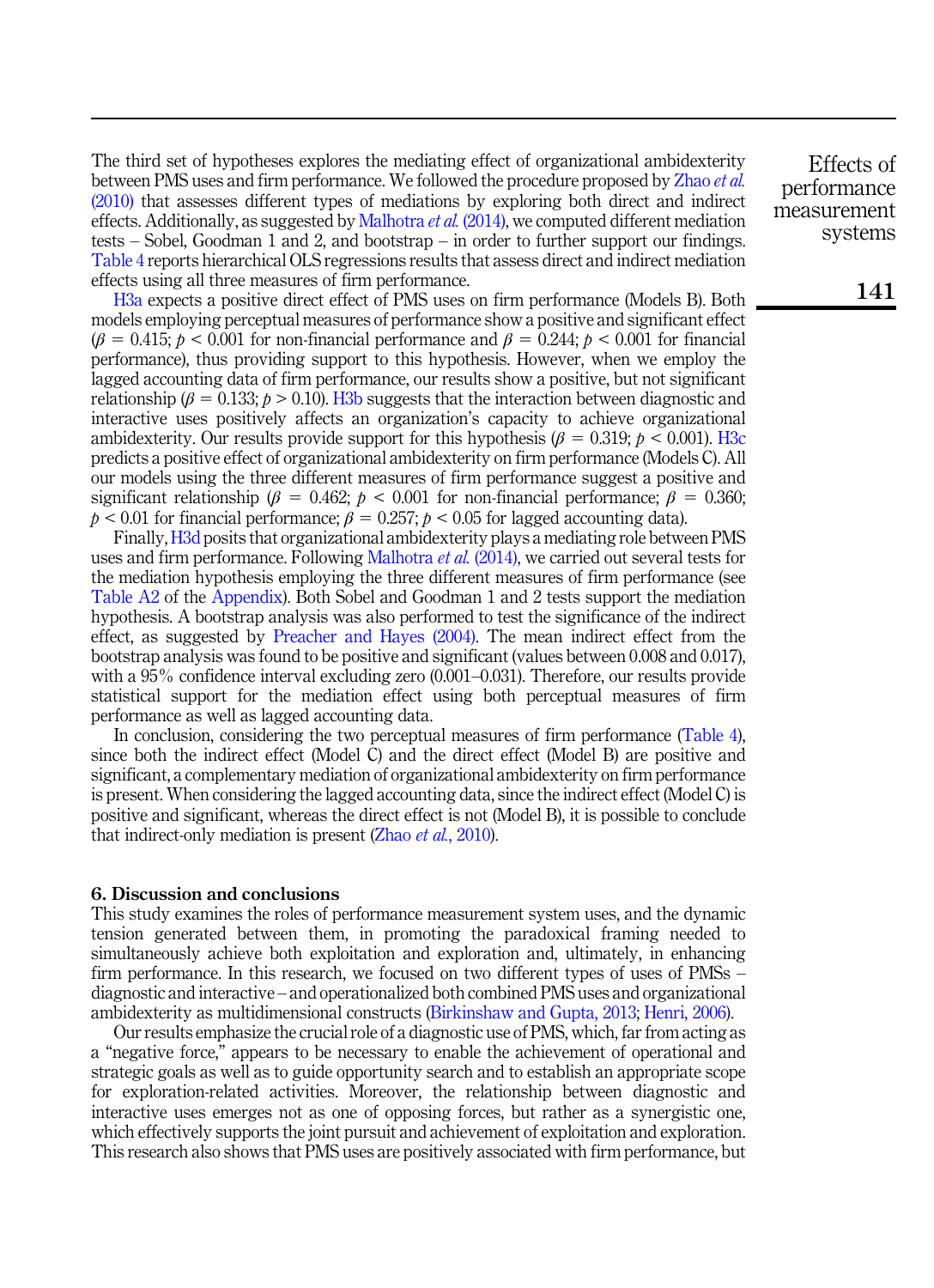| LS<br>r testing                                                                                                                                                                                                   |                                                        |                             |                                                       |                                                          |                                 |                                                         |                                                       |                                                         |                                                                                      |                                                           |
|-------------------------------------------------------------------------------------------------------------------------------------------------------------------------------------------------------------------|--------------------------------------------------------|-----------------------------|-------------------------------------------------------|----------------------------------------------------------|---------------------------------|---------------------------------------------------------|-------------------------------------------------------|---------------------------------------------------------|--------------------------------------------------------------------------------------|-----------------------------------------------------------|
| Dependent variable                                                                                                                                                                                                | Ambidexterity                                          | Model A                     | Non-financial performance<br>Model B                  | Model C                                                  | Model A                         | Financial performance<br>Model B                        | Model C                                               | Model A                                                 | Lagged accounting data (Ln ROI $(t_{+1}-t_{+2})\rangle$ Model A $\land$ Model B      |                                                           |
| Firm size<br>Controls                                                                                                                                                                                             | 0.031                                                  | $-0.027$                    | $-0.062$                                              | $-0.046$                                                 | $-0.027$                        | $-0.103$                                                | $-0.091$                                              | $-0.075$                                                | $-0.089$                                                                             | $-0.081$                                                  |
| diversification<br>Technological                                                                                                                                                                                  | $0.194*$                                               | 0.101                       | 0.104                                                 | 0.018                                                    | 0.101                           | 0.036                                                   | $-0.034$                                              | 0.090                                                   | 0.088                                                                                | 0.038                                                     |
| Product differentiation<br>International                                                                                                                                                                          | $\begin{array}{c} 0.138 \\ 0.137 \\ 0.014 \end{array}$ | <b>CFO00</b><br>0.071       | $-0.047$<br>$-0.027$                                  | $-0.114$<br>$-0.089$                                     | -0.047<br>0.071                 | $-0.047$<br>$-0.031$                                    | $-0.089$<br>$-0.002$                                  | $-0.120$                                                | $-0.154$ <sup>†</sup><br>0.019                                                       | $-0.190*$<br>$-0.016$                                     |
| Slack resources                                                                                                                                                                                                   |                                                        | $-0.075$                    | $-0.079$                                              | $-0.071$                                                 | $-0.074$                        | $-0.092$                                                | $-0.086$                                              | $\begin{array}{c} 0.013 \\ 0.063 \end{array}$           | 0.061                                                                                | 0.065                                                     |
| Environmental dynamism<br>Environmental                                                                                                                                                                           | $0.057$<br>730.0                                       | $-0.203*$<br>$0.001\,$      | $-0.172*$<br>0.064                                    | $-0.200***$<br>0.036                                     | $-0.203*$<br>$0.001\,$          | $-0.220*$<br>0.150                                      | $-0.243***$<br>0.129                                  | 0.089<br>0.001                                          | 0.009<br>$\overline{5}$                                                              | $-0.008$<br>0.096                                         |
| Technological turbulence<br>competitiveness                                                                                                                                                                       | 0.156                                                  | 0.184                       | 0.086                                                 | 0.013                                                    | 0.184                           | 0.111                                                   | 0.055                                                 | $-0.005$                                                | $-0.035$                                                                             | $-0.075$                                                  |
| PMS use (Diag. × Inter.)<br>Independent variables<br>(Exploit. × Explor.)<br>Ambidexterity                                                                                                                        | $0.319***$                                             |                             | $0.415***$                                            | $0.270***$<br>$0.462***$                                 |                                 | $0.244***$                                              | $0.360***$<br>0.129                                   |                                                         | 0.133                                                                                | $0.257*$<br>0.051                                         |
| $\mathcal F$ change test<br>ANOVA F<br>R-square                                                                                                                                                                   | 37(9,127)<br>0.413<br>0<br>153                         | 1.69(8,127)<br>0.082<br>153 | 5.712 (9,126)***<br>23.858 (1,126)***<br>0.228<br>153 | 8.494 (10,125)***<br>$24.465$ (1,125)***<br>0.354<br>153 | $2.371(8,128)*$<br>0.104<br>153 | $3.473(9,127)$ **<br>7.612 $(1,127)$ **<br>0.155<br>153 | 5.279 (10,126)***<br>12.491 (1,126)**<br>0.231<br>153 | 0.62(8,128)<br>0.024<br>$\overline{1}$<br>$137^{\rm a}$ | $\begin{array}{c} 0.78 \ (9.127) \\ 1.974 \ (1.127) \end{array}$<br>0.039<br>$137^a$ | 5.282 (1,126)*<br>1.12 (10,126)<br>0.078<br>$137^{\rm a}$ |
| Note(s): <sup>a</sup> We applied missing value algorithm and imputed 36 missing data on lagged financial performance<br>$\frac{1}{2}p < 0.10; \frac{k}{2}p < 0.05; \frac{k+k}{2}p < 0.01; \frac{k+k}{2}p < 0.001$ |                                                        |                             |                                                       |                                                          |                                 |                                                         |                                                       |                                                         |                                                                                      |                                                           |

<span id="page-15-0"></span>IJOPM 41,13

142

Table 4. Hierarchical OLS regressions for testing mediation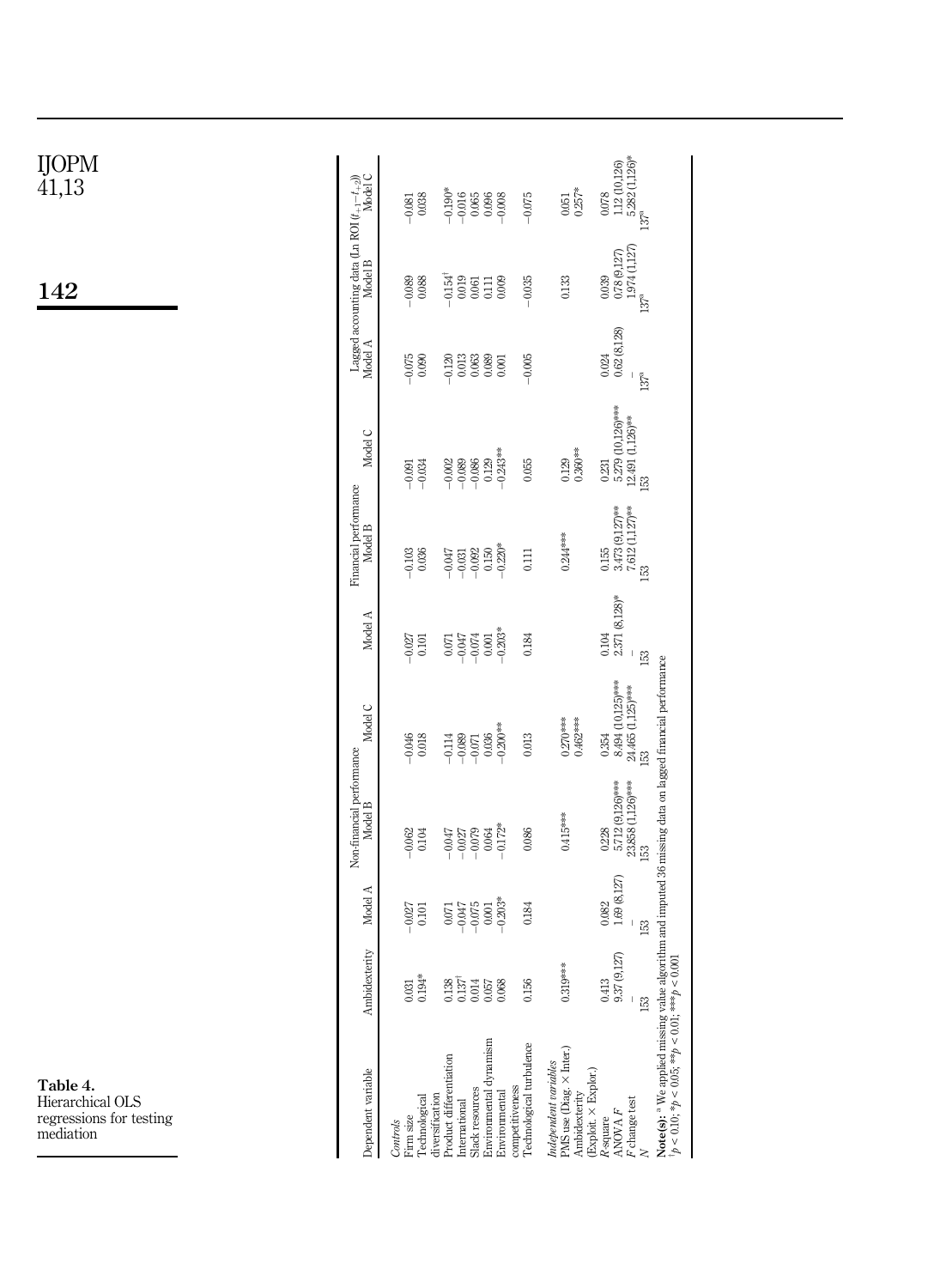only if an organization is capable of promoting both exploration and exploitation, and that ambidexterity has a positive effect on firm performance. In so doing, this research helps reconcile conflicting views in the literature and extends conclusions drawn in previous studies, leading to several contributions to theory and practice.

#### 6.1 Theoretical contributions

First, when examining the relationship between PMS uses and exploitation, we find that a diagnostic use has a positive association, which is in line with studies that considered it as a means to stimulate problem-solving and increase managers' focus on the achievement of operational and strategic goals ([Bedford, 2015](#page-19-8); [Grafton](#page-20-9) et al., 2010; [Melnyk](#page-21-2) et al., 2004). The effect of the interactive use on exploitation is found to be non-significant, rather than negative, as hypothesized. This may be because, even though the interactive use of PMS is not particularly efficient, as it consumes management time and attention, it also promotes organizational learning, which, in turn, can lead to the improvement of processes and product quality. Nonetheless, these findings suggest that exploitation is best achieved through the diagnostic use only. This type of use, therefore, appears to play a positive role, rather than a negative one [\(Simons, 1995](#page-22-1)), in improving current processes and uses of resources.

Second, considering the association between PMS uses and exploration, previous research tends to portray the diagnostic use as a means to create constraints and to ensure compliance with orders, and therefore as a barrier to introducing new processes, technologies and offerings ([Henri, 2006;](#page-20-0) [Bititci](#page-19-1) et al., 2018). Conversely, an interactive use is said to foster capabilities that enhance exploration by focusing managers' attention on strategic priorities and by stimulating dialogue across the organization [\(Bedford, 2015](#page-19-8); [Henri and Wouters, 2020\)](#page-20-1). This study challenges these conclusions and adds nuance to these relationships. Specifically, it finds that the diagnostic use has a positive – rather than negative – effect on exploration and that the effect of the sole interactive use is only marginally significant ( $p$ -value  $\leq$  0.10). These results indicate that the effects of the diagnostic use identified in previous studies, such as promoting continuous improvement through single-loop learning [\(Widener, 2007\)](#page-22-6) and helping improve the innovation process (Müller-Stewens  $et al., 2020$ ), are likely to play a significantly positive role in both directly supporting the pursuit of exploratory goals and making the interactive use of PMS more effective.

These results, obtained by considering diagnostic and interactive first individually and then jointly, contribute to explaining conflicting findings drawn in previous studies by positioning the diagnostic use as a support for the interactive and as an enabler of innovation. For example, [Bisbe and Otley \(2004\)](#page-19-4) did not find empirical support for the effect of the interactive use on innovation, whereas [Koufteros](#page-21-0) *et al.* (2014) did, but also concluded that the diagnostic use was the most constructive explanatory variable for innovation and other capabilities (see also [Mundy, 2010](#page-21-9)). More broadly, this research challenges the adoption of a dichotomic perspective in relation to both the uses and effects of PMSs, and the interplay between exploration and exploitation in line with research on organizational paradoxes ([Smith and Lewis, 2011;](#page-22-4) Schad *et al.*[, 2016](#page-22-3)). In so doing, our results also highlight the importance of stability and formalization for different types of innovation ([Jansen](#page-20-4) *et al.*, 2006) and resonate with conclusions drawn in other studies in operations management. For instance, authors such as [Goodale](#page-20-15) *et al.*  $(2011)$  investigated the moderating effects of operations controls on the relationships between established antecedents of corporate entrepreneurship and innovation performance and found that operations controls enhance – rather than reduce – the effects of corporate entrepreneurship on innovation performance. Similarly, some organization theorists have highlighted the positive implications of providing productive constraints, which could facilitate creativity and innovation by acting as "enabling guardrails" [\(Smith and Besharov, 2019](#page-22-2)).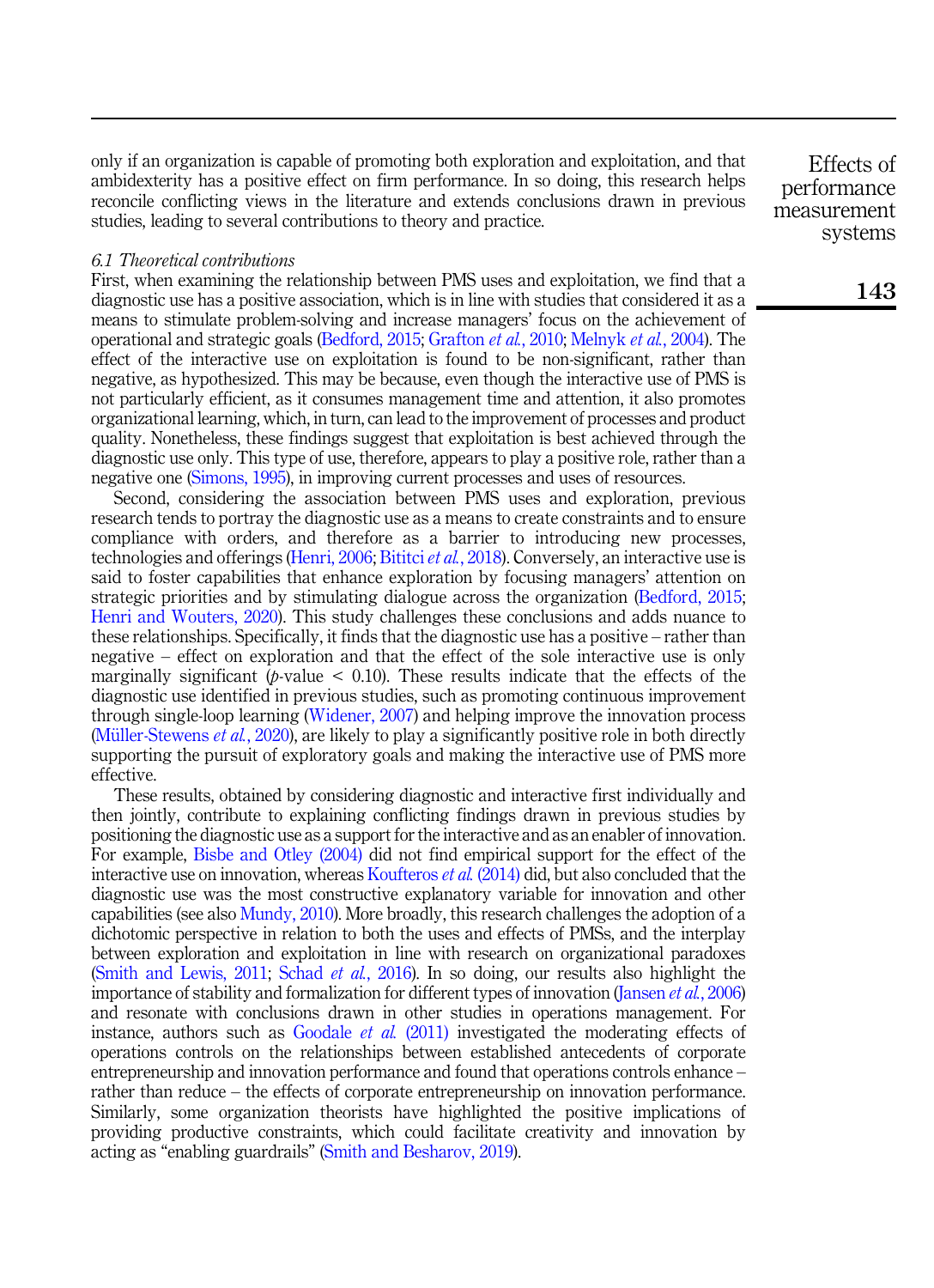Third, this research has significant implications for wider debates in management and organization theory on the importance of balancing countervailing processes and practices in organizations. In particular, we identify the combination of PMS uses as an important mechanism to foster the achievement of organizational ambidexterity ([Raisch and](#page-22-0) [Birkinshaw, 2008](#page-22-0)): the interplay of diagnostic and interactive uses emerges as a relevant means to create and reinforce a context that enables employees to conduct activities directed at the achievement of current objectives while simultaneously keeping the organization adaptable. This finding supports [Gibson and Birkinshaw](#page-20-11)'s (2004) claim that nurturing welldesigned systems and processes enables ambidexterity (see also [Kortmann](#page-21-4) et al., 2014) and challenges the view that "antecedents of exploration undermine exploitation, and vice versa" (Lavie *et al.*[, 2010](#page-21-8), p. 118). Indeed, over the past two decades, various scholars have claimed that "exploration and exploitation require fundamentally different and inconsistent architectures" ([Jansen](#page-20-16) *et al.*, 2009, p. 798), whereas others have argued that the same processes and systems may enable organizations to pursue both exploration and exploitation ([Andriopoulos and Lewis, 2009](#page-19-7); [Birkinshaw and Gupta, 2013](#page-19-2)).

Also, our focus on the uses of PMSs, rather than their mere deployment, confirms that ambidexterity is achieved through managerial capability, rather than just through the mere deployment of management systems, like PMS [\(Birkinshaw and Gupta, 2013\)](#page-19-2). Furthermore, our findings challenge the traditional view of control systems being used solely to monitor and exploit current resources, and to enable top management top-down execution of strategy and plans, which hamper employee autonomy and creativity, eventually reducing the agility organizations need to respond to changes in the external environment ([Benner and Tushman,](#page-19-6) [2015\)](#page-19-6). Our emphasis on the use of measurement systems also enables us to make a contribution to the organization theory literature by showing that PMSs are not necessarily monitoring mechanisms (e.g. [Mazmanian and Beckman, 2018](#page-21-19)), but dynamic systems that can be used in different ways and that can trigger both exploration and exploitation.

Fourth, this research demonstrates that organizational ambidexterity positively impacts firm performance. Notwithstanding the vast number of empirical studies on ambidexterity conducted over the past two decades, the results over the effects of ambidexterity on firm performance are inconclusive (see, e.g. Junni *et al.*[, 2013\)](#page-20-12). This study shows that exploration and exploitation can be connected and mutually reinforcing. It also demonstrates that managers are capable of promoting both of them at the same time through the varied uses of PMSs.

Fifth, our study contributes to the literature on the effectiveness of PMSs [\(Franco-Santos](#page-20-5) et al.[, 2012](#page-20-5); [Micheli and Mura, 2017\)](#page-21-6). Specifically, we find that the association between PMS uses and performance is positive and significant, but it depends on an organization's capacity to pursue and achieve both exploration and exploitation. This finding supports previous research, which found initial evidence of the influence of the dynamic tension between diagnostic and interactive uses of PMSs on performance ([Henri, 2006](#page-20-0)), but identifies a relevant mediating variable. Importantly, our results are significant using both perceptual – as done in several previous studies (e.g. [Henri, 2006](#page-20-0); [Grafton](#page-20-9) *et al.*, 2010) – and accounting data that we collected in the two financial years following our survey.

Finally, from a methodological point of view, our use of lagged accounting data for assessing firm performance represents a contribution to existing research in both performance measurement and management and organizational ambidexterity. Indeed, most studies considering the impact of either PMS uses or ambidexterity on firm performance have used perceptual measures only.

## 6.2 Managerial implications

The findings of this research also have several implications for management practice. If an organization or business unit is mainly pursuing exploitative goals, such as reducing costs or lead times, a mainly diagnostic use of PMSs, whereby results are monitored and progress

IJOPM 41,13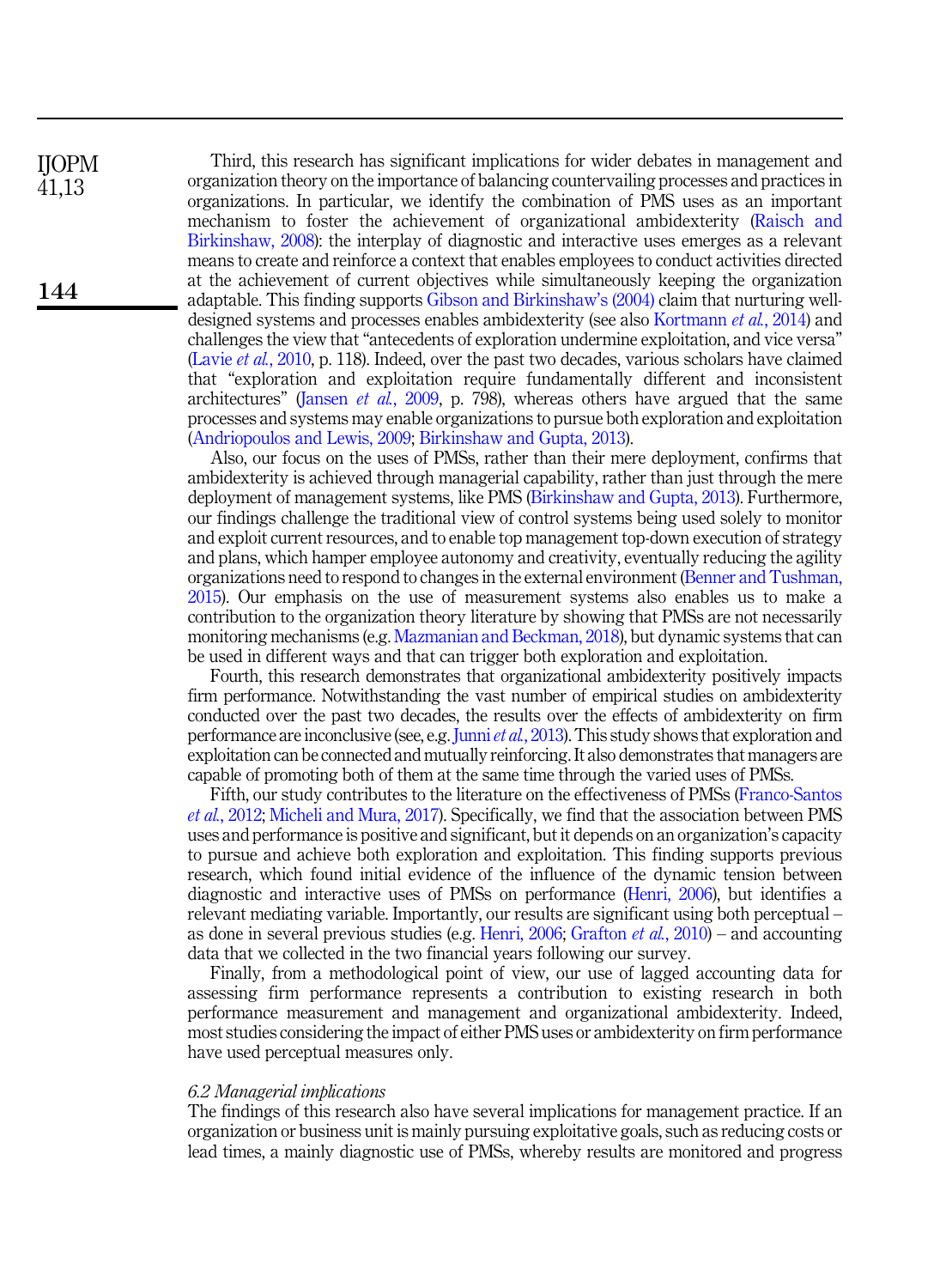toward the goals is tracked, would be most suitable. On the contrary, an interactive use may not prove particularly effective: future-looking discussions of performance data across hierarchical levels, for instance, may not be advisable. Indeed, in this context, a simpler design of PMS would be more effective ([Guenther and Heinicke, 2019](#page-20-8)). If goals are also explorative – for example, when an organization is attempting to introduce radically new products or services – a mix of diagnostic and interactive uses would be most appropriate. In this case, the monitoring of current resources and processes could provide a clear baseline, whereas discussing and challenging data, assumptions and action plans could enable the development of new ideas and offerings. This interplay should be managed carefully so that the benefits of both diagnostic and interactive uses are realized.

These findings highlight that managers need to think carefully about *how* PMSs are used. rather than mainly about which specific key performance indicators (KPIs) and targets are being deployed. In other words, this study reinforces previous findings, which show that indicators cannot be said to be "right" just by assessing how they are constructed, but also by how they are used, e.g. how performance data are communicated and discussed (see also [Pe](#page-21-7)šalj *et al.*[, 2018](#page-21-7)). Moreover, to make the uses of PMSs even more effective, organizations should consider further ways in which to promote exploitation and exploration, for example, by adopting both/and leadership approaches ([Andriopoulos and Lewis, 2009\)](#page-19-7), encouraging cross-functional collaboration, and ensuring fit between control systems and team dynamics, such as peer pressure in innovation teams [\(Khanagha](#page-20-17) et al., 2021).

## 6.3 Limitations and future research

This study has limitations that call for further research. Although our sample of companies was appropriate to validate the proposed hypotheses, the demographic characteristics of companies and sample size were not appropriate to explore contingencies by means of split-sample analyses. Future studies could examine the effects of PMSs on organizational ambidexterity and on firm performance comparing specific types of organizations (e.g. large companies or SMEs) or the industries in which they operate. For example, previous research finds that organizational ambidexterity has a greater impact on performance, especially in nonmanufacturing industries (Junni *et al.*[, 2013\)](#page-20-12): scholars could contrast the roles and effects of PMS uses in manufacturing and in non-manufacturing firms. Moreover, while in this study, none of the control variables shows statistically significant results, explicitly comparing industries with very different characteristics and product lifecycles, e.g. consumer electronics with pharmaceutical, may lead to the identification of further dynamics. Also, while the scales in our survey instrument were already validated in previous studies, it is important to point out that the interactive use of PMSs could be linked to other forms of exploration than those included in our scale (i.e. new products or markets) such as individual work behaviors and other individual-level constructs. Additionally, the respondents of the survey were CEOs, CFOs or managing directors, who may have a good understanding of operational issues, especially in small and medium-sized enterprises, but are likely to have a more strategic focus than other staff members. To investigate more operational issues in performance measurement and management, middle managers and frontline staff could be selected as respondents.

In this study, we focused on the diagnostic and interactive uses only, as these have "had the most pervasive effect on the research agenda that has considered how [PMS] are used" ([Chenhall and Moers, 2015](#page-20-3), p. 3). Future research could consider all four levers of control, the dynamic tensions among them and how they affect organizational ambidexterity [\(Simons,](#page-22-1) [1995\)](#page-22-1). Moreover, while in this research, we have highlighted the importance of PMS use, the quality of PMSs could also be considered, e.g. how KPIs and targets are designed and reviewed. Also, given the emphasis on flexibility and stability in the ambidexterity literature, future studies could concentrate on organizations that have implemented specific approaches, such as lean thinking.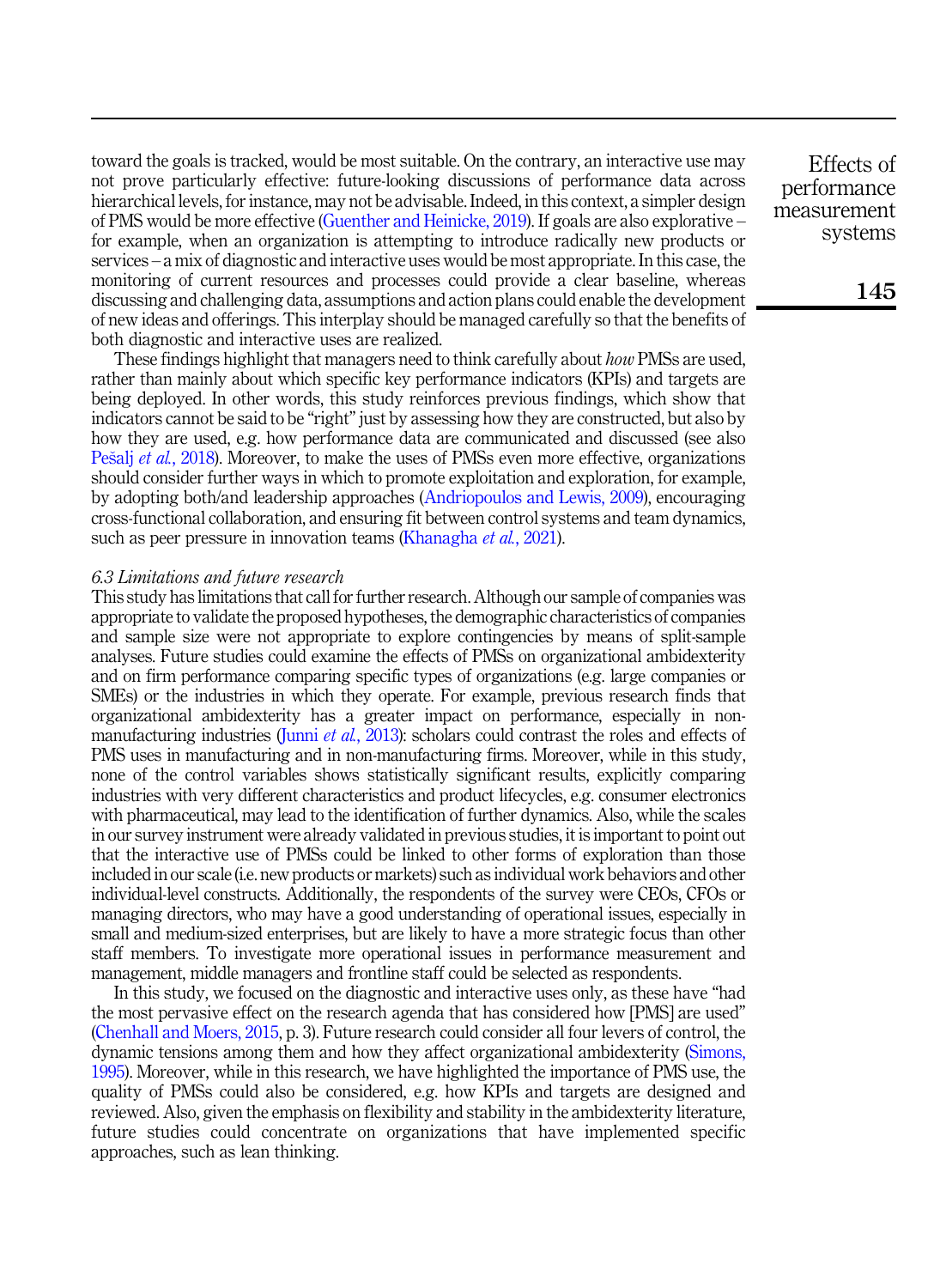Finally, the cross-sectional nature of our data did not allow us to explore time-dependent dynamics in PMS use. Further studies, either survey-based or qualitative, could examine changes in how PMSs are used over time – especially in periods of change, such as the one due to the current COVID-19 pandemic – and whether these enable organizations to shift the balance between exploration and exploitation so as to achieve positive performance outcomes. Indeed, the simultaneous pursuit of exploration and exploitation is not attained through the identification of a mid-point. On the contrary, it entails the search of a dynamic equilibrium through constant motion across opposing forces [\(Smith and Lewis, 2011](#page-22-4)), as paradoxes persist and cannot be resolved, and "the interplay between their contradictory and interdependent elements consistently shifts, intensifying tensions and/or opening new possibilities, and triggering responses in an ongoing, iterative process" ([Schad](#page-22-3) *et al.*, 2016, p. 33). IJOPM 41,13

#### **Notes**

- <span id="page-19-5"></span>1. In this article, in line with [Tessier and Otley \(2012\)](#page-22-15), by "diagnostic" and "interactive," we denote two different uses, rather than types, of PMSs.
- <span id="page-19-11"></span>2. Since most data are self-reported, we took several procedural measures to minimize the effect of common method bias on our results. Details of these analyses are reported in [Section 5.2](#page-11-0).

#### References

- <span id="page-19-7"></span>Andriopoulos, C. and Lewis, M.W. (2009), "Exploitation–exploration tensions and organizational ambidexterity: managing paradoxes of innovation", Organization Science, Vol. 20 No. 4, pp. 696-717.
- <span id="page-19-8"></span>Bedford, D. (2015), "Management control systems across different modes of innovation: implications for firm performance", Management Accounting Research, Vol. 28, pp. 12-30.
- <span id="page-19-3"></span>Bedford, D.S., Bisbe, J. and Sweeney, B. (2019), "Performance measurement systems as generators of cognitive conflict in ambidextrous firms", Accounting, Organizations and Society, Vol. 72, pp. 21-37.
- <span id="page-19-6"></span>Benner, M.J. and Tushman, M.L. (2015), "Reflections on the 2013 decade award-'Exploitation, exploration, and process management: the productivity dilemma revisited' ten years later", Academy of Management Review, Vol. 40 No. 4, pp. 497-514.
- <span id="page-19-2"></span>Birkinshaw, J. and Gupta, K. (2013), "Clarifying the distinctive contribution of ambidexterity to the field of organization studies", Academy of Management Perspectives, Vol. 27 No. 4, pp. 287-298.
- <span id="page-19-4"></span>Bisbe, J. and Otley, D. (2004), "The effects of the interactive use of management control systems on product innovation", Accounting, Organizations and Society, Vol. 29 No. 8, pp. 709-737.
- <span id="page-19-0"></span>Bititci, U., Garengo, P., Dörfler, V. and Nudurupati, S. (2012), "Performance measurement: challenges for tomorrow?", *International Journal of Management Reviews*, Vol. 14 No. 3, pp. 305-327.
- <span id="page-19-1"></span>Bititci, U.S., Bourne, M., Cross, J., Nudurupati, S. and Sang, K. (2018), "Towards a theoretical foundation for performance measurement and management", International Journal of Management Reviews, Vol. 20 No. 3, pp. 653-660.
- <span id="page-19-9"></span>Bourne, M., Mills, J., Wilcox, M., Neely, A. and Platts, K. (2000), "Designing, implementing and updating performance measurement systems", International Journal of Operations and Production Management, Vol. 20 No. 7, pp. 754-771.
- <span id="page-19-12"></span>Cao, Q., Gedajlovic, E. and Zhang, H. (2009), "Unpacking organizational ambidexterity: dimensions, contingencies, and synergistic effects", Organization Science, Vol. 20 No. 4, pp. 781-796.
- <span id="page-19-13"></span>Cesaroni, F. (2004), "Technological outsourcing and product diversification: do markets for technology affect firms' strategies?", Research Policy, Vol. 33, pp. 1547-1564.
- <span id="page-19-10"></span>Chen, C., Lill, J. and Vance, T. (2020), "Management control system design and employees' autonomous motivation", Journal of Management Accounting Research, Vol. 32 No. 3, pp. 71-91.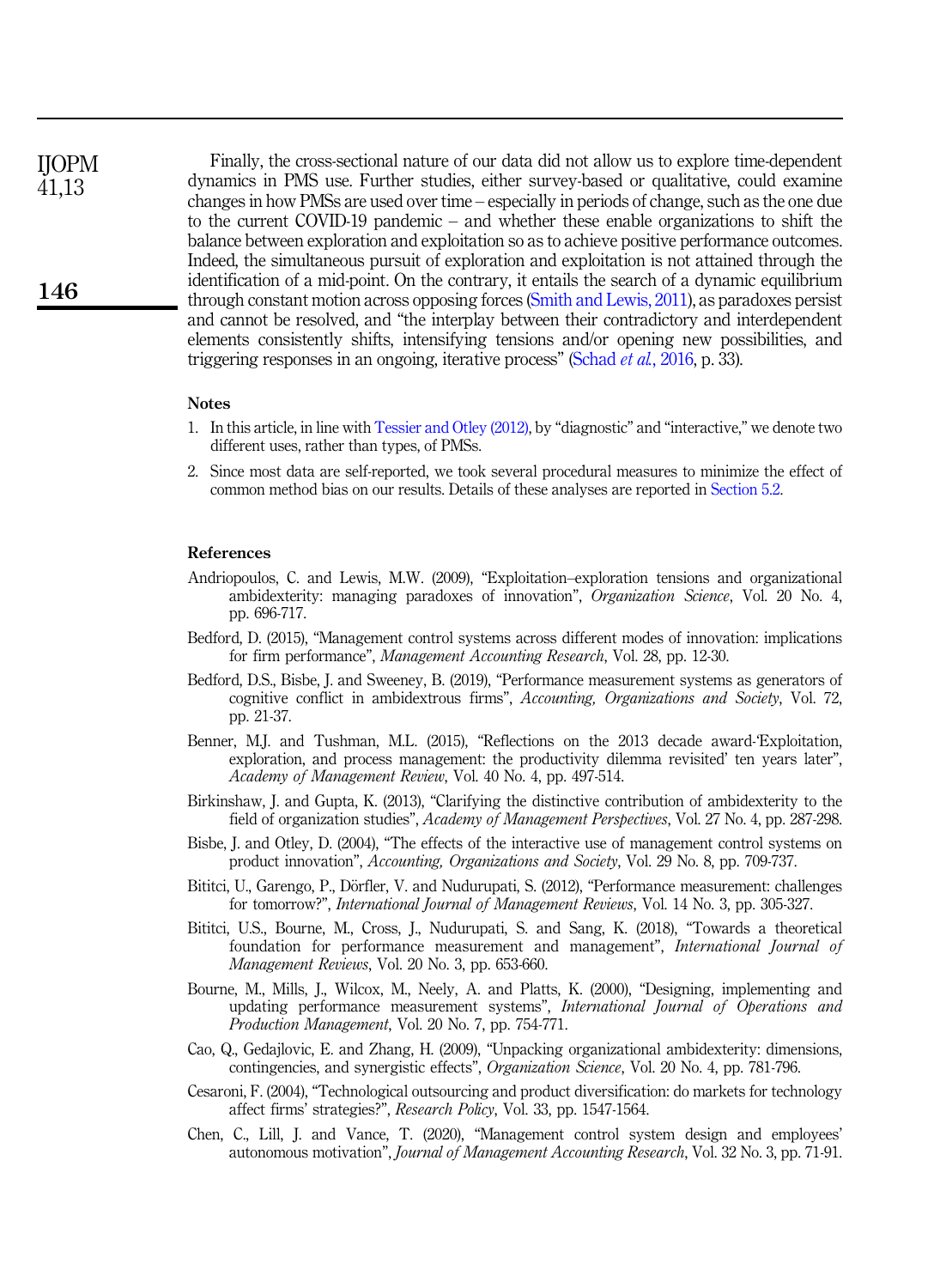<span id="page-20-3"></span>Chenhall, R. and Moers, F. (2015), "The role of innovation in the evolution of management accounting and its integration into management control", Accounting, Organizations and Society, Vol. 47, pp. 1-13.

- <span id="page-20-5"></span>Franco-Santos, M., Lucianetti, L. and Bourne, M. (2012), "Contemporary performance measurement systems: a review of their consequences and a framework for research", Management Accounting Research, Vol. 23 No. 2, pp. 79-119.
- <span id="page-20-11"></span>Gibson, C. and Birkinshaw, J. (2004), "The antecedents, consequences, and mediating role of organizational ambidexterity", Academy of Management Journal, Vol. 47 No. 2, pp. 209-226.
- <span id="page-20-15"></span>Goodale, C.J., Kuratko, F.D., Hornsby, S.J. and Covin, G.J. (2011), "Operations management and corporate entrepreneurship: the moderating effect of operations control on the antecedents of corporate entrepreneurial activity in relation to innovation performance", Journal of Operations Management, Vol. 29, pp. 116-127.
- <span id="page-20-9"></span>Grafton, J., Lillis, A. and Widener, S. (2010), "The role of performance measurement and evaluation in building organizational capabilities and performance", Accounting, Organizations and Society, Vol. 35, pp. 689-706.
- <span id="page-20-8"></span>Guenther, T.W. and Heinicke, A. (2019), "Relationships among types of use, levels of sophistication, and organizational outcomes of performance measurement systems: the crucial role of design choices", Management Accounting Research, Vol. 42, pp. 1-25.
- <span id="page-20-6"></span>Gupta, A.K., Smith, K.G. and Shalley, C.E. (2006), "The interplay between exploration and exploitation", Academy of Management Journal, Vol. 49 No. 4, pp. 693-706.
- <span id="page-20-2"></span>Hanson, J.D., Melnyk, S.A. and Calantone, R.A. (2011), "Defining and measuring alignment in performance management", International Journal of Operations and Production Management, Vol. 31 No. 10, pp. 1089-1114.
- <span id="page-20-14"></span>He, Z.L. and Wong, P.K. (2004), "Exploration vs exploitation: an empirical test of the ambidexterity hypothesis", *Organization Science*, Vol. 15 No. 4, pp. 481-494.
- <span id="page-20-7"></span>Heggen, C. and Sridharan, V.G. (2021), "The effects of an enabling approach to eco-control on firms' environmental performance: a research note", *Management Accounting Research*, Vol. 50, pp. 1-9, doi: [10.1016/j.mar.2020.100724](https://doi.org/10.1016/j.mar.2020.100724).
- <span id="page-20-0"></span>Henri, J.F. (2006), "Management control systems and strategy: a resource-based perspective", Accounting, Organizations and Society, Vol. 31 No. 6, pp. 529-558.
- <span id="page-20-1"></span>Henri, J.F. and Wouters, M. (2020), "Interdependence of management control practices for product innovation: the influence of environmental unpredictability", Accounting, Organizations and Society, Vol. 86, pp. 1-14, Article ID 101073.
- <span id="page-20-10"></span>Jancenelle, V. (2020), "Relative exploration and firm performance: exploring curvilinear relationships and the role of industry, instability, and munificence", Long Range Planning, Vol. 53 No. 6, p. 101926.
- <span id="page-20-4"></span>Jansen, J.J.P., van den Bosch, F.A.J. and Volberda, H.W. (2006), "Exploratory innovation, exploitative innovation, and performance: effects of organizational antecedents and environmental moderators", Management Science, Vol. 52 No. 11, pp. 1661-1674.
- <span id="page-20-16"></span>Jansen, J.J., Tempelaar, M., Van den Bosch, J. and Volberda, H.W. (2009), "Structural differentiation and ambidexterity: the mediating role of integration mechanisms", Organization Science, Vol. 20 No. 4, pp. 797-811.
- <span id="page-20-13"></span>Jaworski, B.J. and Kohli, A.K. (1993), "Market orientation – antecedents and consequences", Journal of Marketing, Vol. 57 No. 3, pp. 53-70.
- <span id="page-20-12"></span>Junni, P., Sarala, R.M., Taras, V. and Tarba, S.Y. (2013), "Organizational ambidexterity: a metaanalysis", Academy of Management Perspectives, Vol. 27 No. 4, pp. 299-312.
- <span id="page-20-17"></span>Khanagha, S., Volberda, H., Alexiou, A. and Annosi, M.C. (2021), "Mitigating the dark side of agile teams: peer pressure, leaders' control, and the innovative output of agile teams", Journal of Product Innovation Management, forthcoming.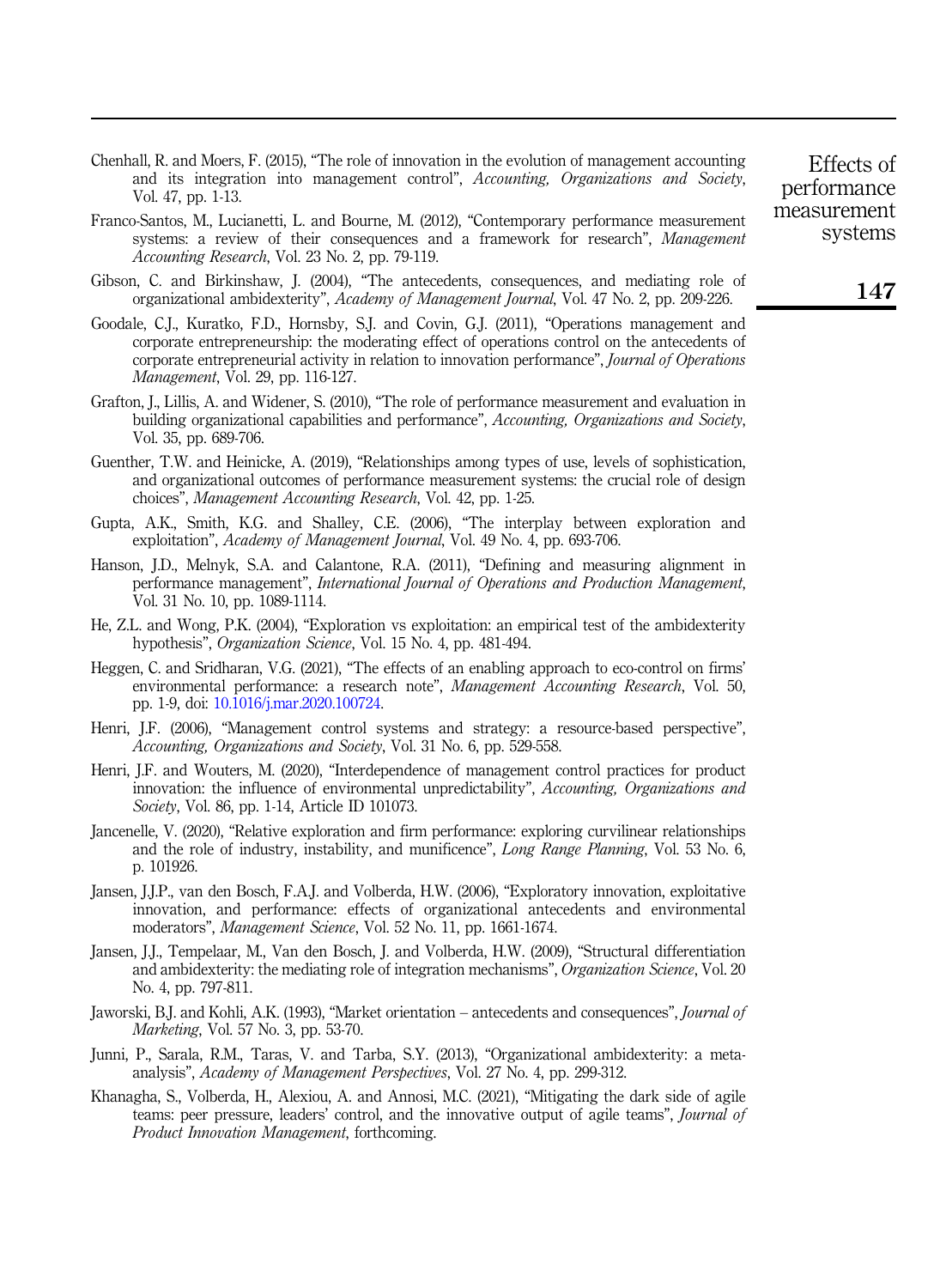<span id="page-21-19"></span><span id="page-21-18"></span><span id="page-21-17"></span><span id="page-21-16"></span><span id="page-21-15"></span><span id="page-21-14"></span><span id="page-21-13"></span><span id="page-21-12"></span><span id="page-21-11"></span><span id="page-21-10"></span><span id="page-21-9"></span><span id="page-21-8"></span><span id="page-21-7"></span><span id="page-21-6"></span><span id="page-21-5"></span><span id="page-21-4"></span><span id="page-21-3"></span><span id="page-21-2"></span><span id="page-21-1"></span><span id="page-21-0"></span>

| <b>IIOPM</b><br>41,13 | Kim, J. and Muller, C.V. (1989), <i>Introduction to Factor Analysis</i> , Sage University paper series on<br>Quantitative Applications in the Social Sciences, 07-013, Sage Publications, Beverly Hills, CA.                                                                                  |
|-----------------------|-----------------------------------------------------------------------------------------------------------------------------------------------------------------------------------------------------------------------------------------------------------------------------------------------|
|                       | Kortmann, S., Gelhard, C., Zimmermann, C. and Piller, F.T. (2014), "Linking strategic flexibility and<br>operational efficiency: the mediating role of ambidextrous operational capabilities", Journal of<br>Operations Management, Vol. 32 No. 7, pp. 475-490.                               |
| 148                   | Koufteros, X., Verghese, A. and Lucianetti, L. (2014), "The effect of performance measurement systems<br>on firm performance: a cross-sectional and a longitudinal study", Journal of Operations<br><i>Management</i> , Vol. 32 No. 6, pp. 313-336.                                           |
|                       | Lavie, D., Stettner, U. and Tushman, M. (2010), "Exploration and exploitation within and across<br>organizations", <i>The Academy of Management Annals</i> , Vol. 4 No. 1, pp. 109-155.                                                                                                       |
|                       | Lord, M.D. and Ranft, A.L. (2000), "Organizational learning about new international markets:<br>exploring the internal transfer of local market knowledge", Journal of International Business<br>Studies, Vol. 31 No. 4, pp. 573-589.                                                         |
|                       | Lubatkin, M.H., Simsek, Z., Ling, Y. and Veiga, J.F. (2006), "Ambidexterity and performance in small to<br>medium-sized firms: the pivotal role of top management team behavioral integration", Journal<br>of Management, Vol. 32 No. 5, pp. 646-672.                                         |
|                       | Malhotra, M.J., Singhal, C., Shang, G. and Ployhart, R.E. (2014), "A critical evaluation of alternative<br>methods and paradigms for conducting mediation analysis in operations management<br>research", Journal of Operations Management, Vol. 32 No. 4, pp. 127-137.                       |
|                       | March, J.G. (1991), "Exploration and exploitation in organizational learning", Organization Science,<br>Vol. 2 No. 1, pp. 71-87.                                                                                                                                                              |
|                       | Mazmanian, M. and Beckman, C.M. (2018), "Making' your numbers: engendering organizational<br>control through a ritual of quantification", Organization Science, Vol. 29, pp. 357-379.                                                                                                         |
|                       | Melnyk, S.A., Stewart, D.M. and Swink, M. (2004), "Metrics and performance measurement in<br>operations management: dealing with the metrics maze", Journal of Operations Management,<br>Vol. 22 No. 3, pp. 209-218.                                                                          |
|                       | Micheli, P. and Mura, M. (2017), "Executing strategy through comprehensive performance<br>measurement systems", International Journal of Operations and Production Management,<br>Vol. 37 No. 4, pp. 423-443.                                                                                 |
|                       | Müller-Stewens, B., Widener, S.K., Möller, K. and Steinmann, J.C. (2020), "The role of diagnostic and<br>interactive control uses in innovation", Accounting, Organizations and Society, Vol. 80, pp. 1-21.                                                                                   |
|                       | Mundy, J. (2010), "Creating dynamic tensions through a balanced use of management control<br>systems", <i>Accounting, Organizations and Society</i> , Vol. 35, pp. 499-523.                                                                                                                   |
|                       | Nohria, N. and Gulati, R. (1996), "Is slack good or bad for innovation?", Academy of Management<br><i>Journal</i> , Vol. 39 No. 5, pp. 1245-1264.                                                                                                                                             |
|                       | Nunnally, J. (1978), Psychometric Theory, McGraw-Hill, New York, NY.                                                                                                                                                                                                                          |
|                       | O'Reilly, G.A. and Tushman, M.L. (2011), "Organizational ambidexterity in action: how managers<br>explore and exploit", <i>California Management Review</i> , Vol. 53 No. 4, pp. 1-18.                                                                                                        |
|                       | O'Reilly, G.A. and Tushman, M.L. (2013), "Organizational ambidexterity: past, present, and future",<br>Academy of Management Perspectives, Vol. 27 No. 4, pp. 324-338.                                                                                                                        |
|                       | Pedersen, E.G. and Sudzina, F. (2012), "Which firms use measures? Internal and external factors<br>shaping the adoption of performance measurement systems in Danish firms", International<br><i>Journal of Operations and Production Management, Vol. 32 No. 1, pp. 4-27.</i>                |
|                       | Peltokorpi, A., Matinheikki, J., Lehtinen, J. and Rajala, R. (2020), "Revisiting the unholy alliance of<br>health-care operations: payor-provider integration of occupational health services",<br>International Journal of Operations and Production Management, Vol. 40 No. 4, pp. 357-387. |
|                       | Pešalj, B., Pavlov, A. and Micheli, P. (2018), "The use of management control and performance<br>measurement systems in SMEs: a levers of control perspective", International Journal of<br>Operations and Production Management, Vol. 38 No. 11, pp. 2169-2191.                              |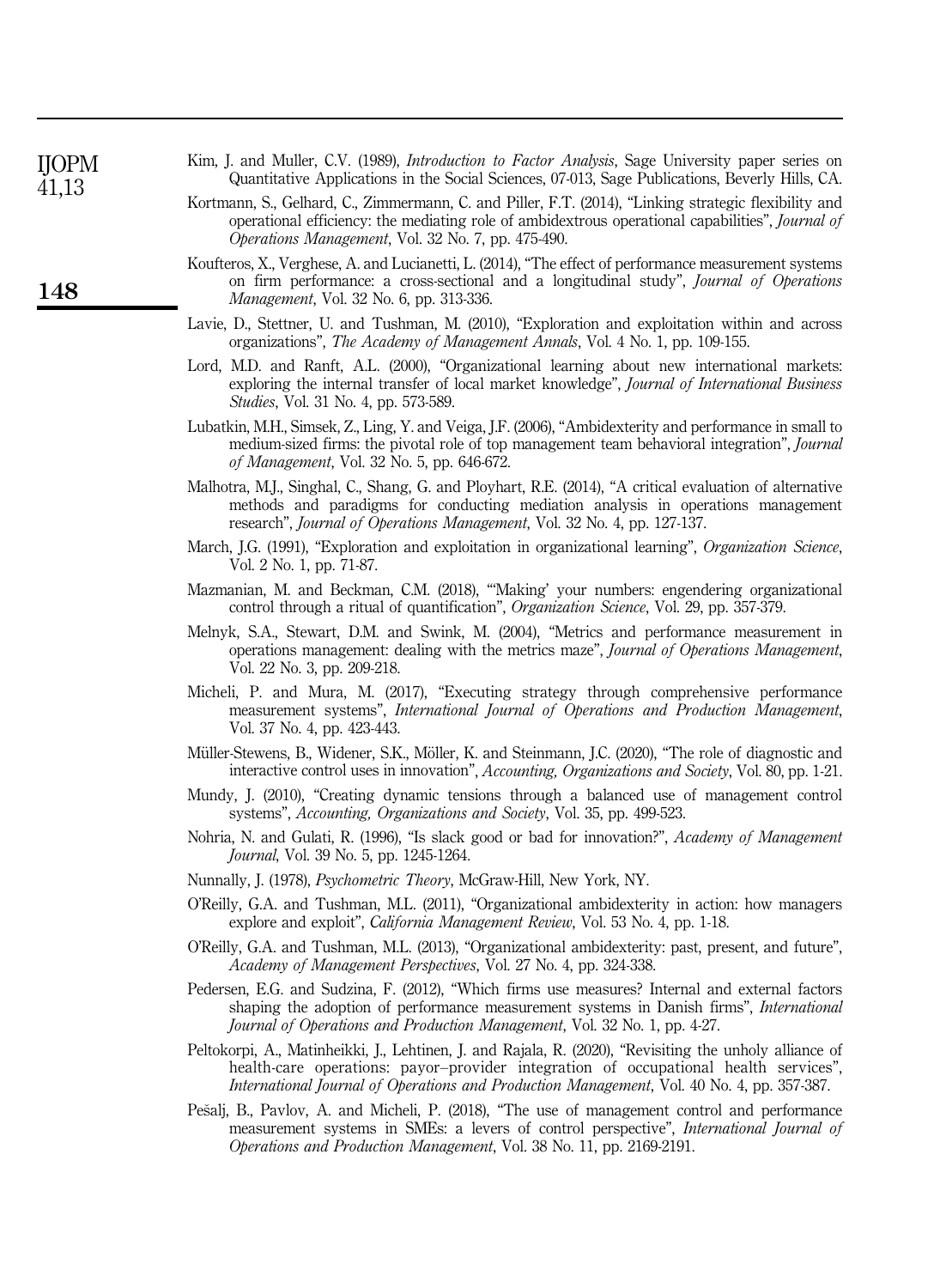- <span id="page-22-12"></span>Podsakoff, P.M., MacKenzie, S.B., Jeong-Yeon, L. and Podsakoff, N.P. (2003), "Common method biases in behavioral research: a critical review of the literature and recommended remedies". *Journal of* Applied Psychology, Vol. 88 No. 5, pp. 879-903.
- <span id="page-22-14"></span>Preacher, K.J. and Hayes, A.F. (2004), "SPSS and SAS procedures for estimating indirect effects in simple mediation models", Behavior Research Methods, Instruments, and Computers, Vol. 36 No. 4, pp. 717-731.
- <span id="page-22-0"></span>Raisch, S. and Birkinshaw, J. (2008), "Organizational ambidexterity: antecedents, outcomes, and moderators", Journal of Management, Vol. 34 No. 3, pp. 375-409.
- <span id="page-22-9"></span>Reinartz, W., Krafft, M. and Hoyer, W.D. (2004), "The customer relationship management process: its measurement and impact on performance", Journal of Marketing Research, Vol. 41 No. 3, pp. 293-305.
- <span id="page-22-10"></span>Rothaermel, F.T. (2001), "Incumbent's advantage through exploiting complementary assets via interfirm cooperation", Strategic Management Journal, Vol. 22 Nos 6-7, pp. 687-699.
- <span id="page-22-3"></span>Schad, J., Lewis, M.W., Raisch, S. and Smith, W.K. (2016), "Paradox research in management science: looking back to move forward", The Academy of Management Annals, Vol. 10, pp. 5-64.
- <span id="page-22-1"></span>Simons, R.A. (1995), Levers of Control: How Managers Use Innovative Control Systems to Drive Strategic Renewal, Harvard Business School Press, Boston, MA.
- <span id="page-22-2"></span>Smith, W.K. and Besharov, M.L. (2019), "Bowing before dual gods: how structured flexibility sustains organizational hybridity", Administrative Science Quarterly, Vol. 64 No. 1, pp. 1-44.
- <span id="page-22-4"></span>Smith, W.K. and Lewis, M.W. (2011), "Toward a theory of paradox: a dynamic equilibrium model of organizing", Academy of Management Review, Vol. 36, pp. 381-403.
- <span id="page-22-5"></span>Tamayo-Torres, J., Roehrich, J.K. and Lewis, M.A. (2017), "Ambidexterity, performance and environmental dynamism", International Journal of Operations and Production Management, Vol. 37 No. 3, pp. 282-299.
- <span id="page-22-15"></span>Tessier, S. and Otley, D. (2012), "A conceptual development of Simons' levers of control framework", Management Accounting Research, Vol. 23 No. 3, pp. 171-185.
- <span id="page-22-7"></span>Uotila, J., Maula, M., Keil, T. and Zahra, S. (2009), "Exploration, exploitation, and financial performance: analysis of S&P 500 corporations", Strategic Management Journal, Vol. 30 No. 2, pp. 221-231.
- <span id="page-22-8"></span>Upadhaya, B., Munir, R. and Blount, Y. (2014), "Association between performance measurement systems and organisational effectiveness", *International Journal of Operations and Production* Management, Vol. 34 No. 7, pp. 853-875.
- <span id="page-22-11"></span>Villena, V.H., Revilla, E. and Choi, T.Y. (2011), "The dark side of buyer-supplier relationships: a social capital perspective", Journal of Operations Management, Vol. 29, pp. 561-576.
- <span id="page-22-6"></span>Widener, S.K. (2007), "An empirical analysis of the levers of control framework", *Accounting*, Organizations and Society, Vol. 32 Nos 7-8, pp. 757-788.
- <span id="page-22-13"></span>Zhao, X., Lynch, J.G. Jr and Chen, Q. (2010), "Reconsidering baron and Kenny: myths and truths about mediation analysis", Journal of Consumer Research, Vol. 37 No. 2, pp. 197-206.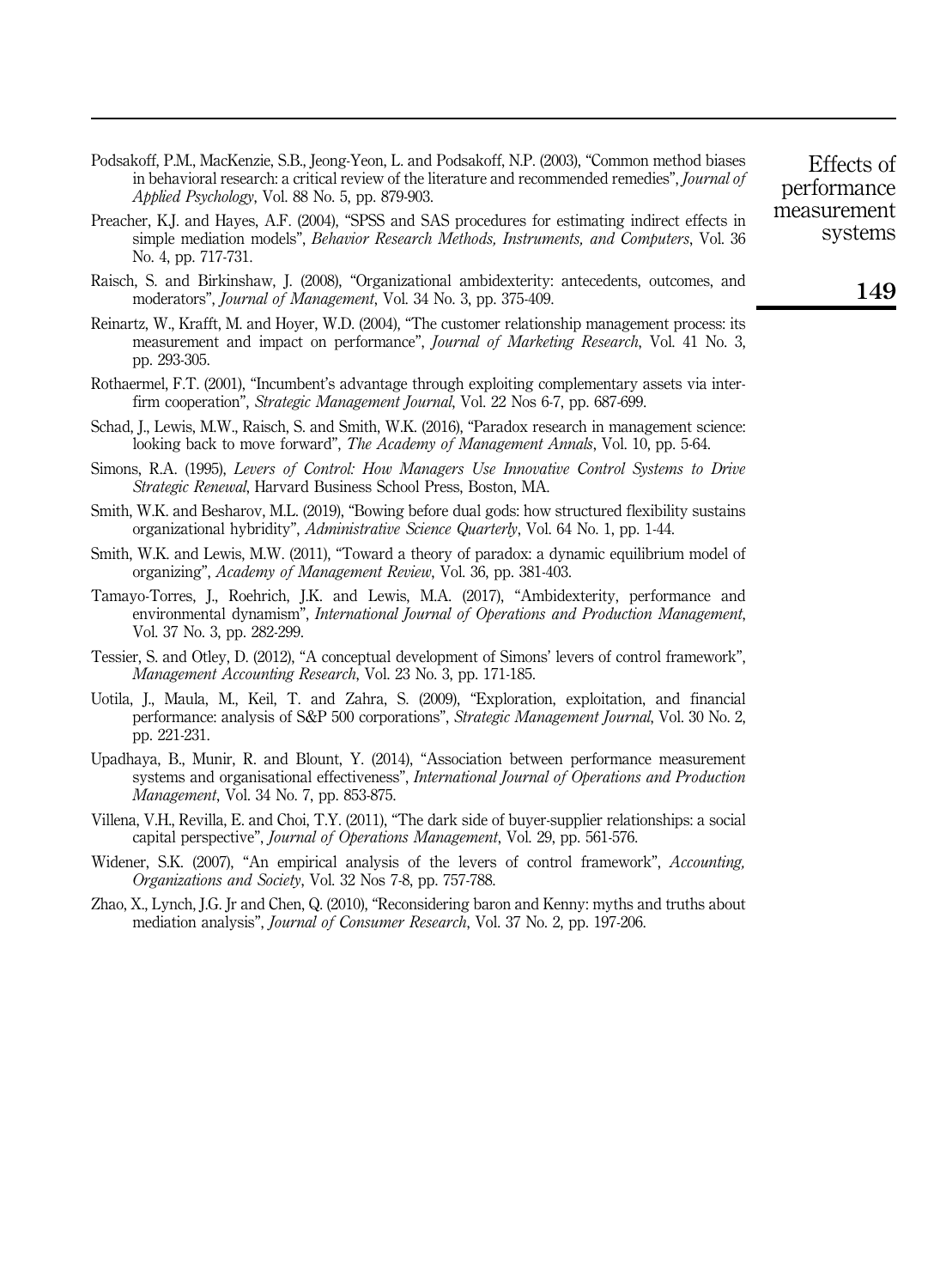<span id="page-23-1"></span><span id="page-23-0"></span>

| <b>IJOPM</b><br>41,13 | <b>Appendix</b>                                                                                      |                   |                      |                   |                      |                      |                |
|-----------------------|------------------------------------------------------------------------------------------------------|-------------------|----------------------|-------------------|----------------------|----------------------|----------------|
|                       | Factors and items                                                                                    | 1                 | $\sqrt{2}$           | 3                 | Factor loadings<br>4 | 5                    | 6              |
|                       |                                                                                                      |                   |                      |                   |                      |                      |                |
| 150                   | 1. Diagnostic use<br>Track progress toward goals                                                     | 0.793             | $-0.069$             | $-0.391$          | 0.104                | 0.257                | $-0.326$       |
|                       | Monitor results<br>Compare outcomes to expectations                                                  | 0.997<br>0.823    | $-0.014$<br>$-0.180$ | $-0.322$<br>0.031 | $-0.042$<br>$-0.304$ | $-0.081$<br>$-0.139$ | 0.195<br>0.096 |
|                       | 2. Interactive use<br>Enable discussion in meetings between<br>managers and employees or among peers | $-0.019$          | 0.806                | $-0.027$          | $-0.050$             | $-0.089$             | 0.135          |
|                       | Enable continual challenge of underlying<br>data, assumptions and action plans                       | 0.128             | 0.725                | 0.285             | $-0.348$             | $-0.144$             | 0.177          |
|                       | Provide a common view of the organization                                                            | $-0.130$          | 0.887                | $-0.036$          | 0.142                | 0.054                | 0.048          |
|                       | Tie the organization together                                                                        | $-0.365$          | 0.953                | $-0.006$          | 0.130                | 0.114                | $-0.214$       |
|                       | Enable the organization to focus on common<br>issues                                                 | 0.069             | 0.766                | 0.146             | $-0.107$             | 0.002                | $-0.066$       |
|                       | Enable the organization to focus on critical<br>success factors                                      | 0.165             | 0.707                | $-0.154$          | 0.178                | $-0.044$             | $-0.063$       |
|                       | Develop a common vocabulary in the<br>organization                                                   | 0.041             | 0.783                | 0.003             | 0.052                | 0.034                | $-0.157$       |
|                       | 3. Exploitation<br>Reduce total costs                                                                | $-0.059$          | 0.013                | $\it 0.985$       | $-0.460$             | $-0.212$             | 0.275          |
|                       | Improve existing product quality                                                                     | 0.420             | $-0.025$             | 0.843             | $-0.131$             | $-0.303$             | 0.189          |
|                       | Improve flexibility of processes                                                                     | 0.099             | 0.038                | 0.751             | $-0.054$             | 0.076                | $-0.073$       |
|                       | Reduce lead time                                                                                     | $-0.030$          | $-0.071$             | 0.594             | 0.238                | 0.111                | $-0.126$       |
|                       | Improve current processes                                                                            | 0.137             | $-0.155$             | 0.573             | $-0.012$             | 0.330                | $-0.206$       |
|                       | 4. Exploration                                                                                       |                   |                      |                   |                      |                      |                |
|                       | Introduce new generation of products<br>Extend product range                                         | 0.030<br>$-0.053$ | 0.047<br>0.010       | 0.063<br>$-0.138$ | 0.825<br>0.896       | $-0.195$<br>$-0.225$ | 0.254<br>0.258 |
|                       | Open up new markets                                                                                  | $-0.249$          | 0.041                | $-0.365$          | 0.960                | 0.067                | $-0.009$       |
|                       | Enter new technology fields                                                                          | $-0.217$          | $-0.023$             | 0.066             | 0.813                | 0.083                | $-0.139$       |
|                       | 5. Non-financial performance                                                                         |                   |                      |                   |                      |                      |                |
|                       | This firm is achieving its full potential                                                            | $-0.142$          | 0.008                | $-0.171$          | 0.053                | 0.984                | 0.270          |
|                       | People at my level are satisfied with the level<br>of firm performance                               | $-0.271$          | 0.098                | $-0.001$          | $-0.061$             | 0.946                | 0.369          |
|                       | This firm does a good job at satisfying our<br>customers                                             | 0.241             | 0.044                | $-0.199$          | 0.163                | 0.585                | 0.290          |
|                       | 6. Financial performance                                                                             |                   |                      |                   |                      |                      |                |
|                       | Attain market share                                                                                  | 0.175             | $-0.034$             | 0.036             | 0.055                | 0.272                | 0.744          |
|                       | Achieve sales growth                                                                                 | 0.092             | $-0.047$             | 0.205             | 0.068                | 0.195                | 0.808          |
|                       | Ensure current profitability<br>% variance extracted                                                 | 0.030<br>5.88     | 0.023<br>32.02       | 0.326<br>12.31    | $-0.087$<br>6.27     | 0.229<br>4.23        | 0.670<br>10.12 |
| Table A1.<br>EFA      | Cronbach's $\alpha$                                                                                  | 0.74              | 0.91                 | 0.86              | 0.82                 | 0.83                 | 0.84           |